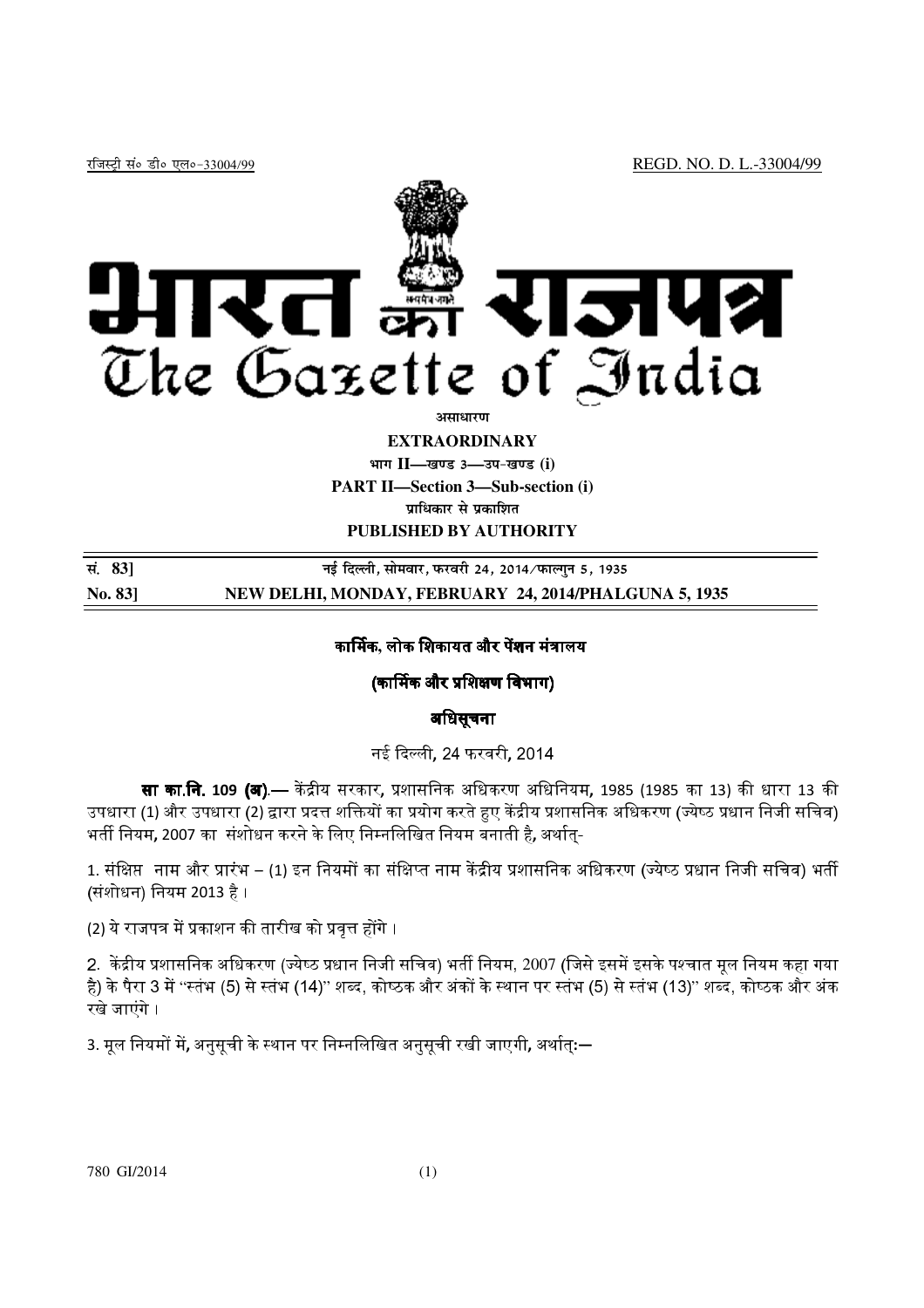| पद का नाम      | पदों की संख्या   | वर्गीकरण            | वेतन बैंड और            | चयन पद है | सीधे भर्ती किए | सीधे भर्ती किए जाने    |
|----------------|------------------|---------------------|-------------------------|-----------|----------------|------------------------|
|                |                  |                     | ग्रेड वेतन या           | अथवा      | जाने वाले      | वाले व्यक्तियों के लिए |
|                |                  |                     | वेतनमान                 | अचयन पद   | व्यक्तियों की  | अपेक्षित शैक्षिक और    |
|                |                  |                     |                         |           | लिए आयु-सीमा   | अन्य अर्हताएं          |
|                | (2)              | (3)                 | (4)                     | (5)       | (6)            |                        |
| ज्येष्ठ प्रधान | $*1(2013)$       | केंद्रीय<br>साधारण  | वेतन बैंड – 3.          | चयन       | लागू नहीं होता | लागू नहीं होता         |
| निजी सचिव      | *कार्यभार<br>के  | सेवा<br>'क'<br>समूह | 15600-                  |           |                |                        |
|                | आधार<br>पर       | राजपत्रित           | 39100<br>रुपए           |           |                |                        |
|                | परिवर्तन<br>किया | अनुसचिवीय           | वेतन<br>ग्रेड<br>$\div$ |           |                |                        |
|                | जा सकता है ।     |                     | 7600 रुपए               |           |                |                        |

अनुसूची

|                                   |                                             |               |  | 7600 रुपए                                        |  |           |     |                                                          |  |
|-----------------------------------|---------------------------------------------|---------------|--|--------------------------------------------------|--|-----------|-----|----------------------------------------------------------|--|
|                                   |                                             |               |  |                                                  |  |           |     |                                                          |  |
|                                   | सीधे भर्ती किए जाने वाले व्यक्तियों के      |               |  | परिवीक्षा की अवधि, यदि कोई हो ।                  |  |           |     | भर्ती की पद्धति : भर्ती सीधे होगी या प्रोन्नति द्वारा या |  |
| लिए विहित आयु और शैक्षिक अहर्ताएं |                                             |               |  | प्रतिनियुक्ति/आमेलन द्वारा तथा विभिन्न पद्धतियों |  |           |     |                                                          |  |
|                                   | प्रोन्नत व्यक्तियों की दशा में लागू होंगी । |               |  |                                                  |  |           |     | द्वारा भर्ती जाने वाली रिक्तियों की प्रतिशतता ।          |  |
|                                   |                                             |               |  | (Q)                                              |  |           | 10) |                                                          |  |
| लाग नहीं होता                     |                                             | लाग नहीं होता |  |                                                  |  | प्रोन्नोत |     |                                                          |  |

| प्रोन्नति/प्रतिनियुक्ति/आमेलन द्वारा भर्ती की दशा में वे श्रेणियां जिनसे   | यदि विभागीय प्रोन्नति समिति है तो        | करने में<br>किन<br>भर्ती |
|----------------------------------------------------------------------------|------------------------------------------|--------------------------|
| प्रोन्नति/प्रतिनियुक्ति/आमेलन किया जाएगा ।                                 | उसकी संरचना                              | परिस्थितियों में संघ लोक |
|                                                                            |                                          | सेवा आयोग से परामर्श     |
|                                                                            |                                          | किया जाएगा।              |
| (11)                                                                       | (12)                                     | (13)                     |
| प्रोन्नति :- केंद्रीय प्रशासनिक अधिकरण में ऐसा प्रधान निजी सचिव            | समूह 'क' विभागीय प्रोन्नति समिति         | लागू नहीं होता ।         |
| जिसने श्रेणी में पांच वर्ष नियमित सेवा की है ।                             | जिसमें निम्नलिखित होंगे                  |                          |
|                                                                            |                                          |                          |
| <u>टिप्पण 1 :-</u> जहां ऐसे कनिष्ठ व्यक्तियों के संबंध में, जिन्होंने अपनी | 1. अध्यक्ष केंद्रीय प्रशासनिक अधिकरण     |                          |
| अर्हक या पात्रता सेवा पूरी कर ली है, प्रोन्नति के लिए विचार किया           | - अध्यक्ष                                |                          |
| जा रहा हो, वहां उनके ज्येष्ठ व्यक्तियों के संबंध में भी विचार किया         |                                          |                          |
| जाएगा परंतु यह तब जब कि उसके द्वारा की गई ऐसी अर्हक या                     | केंद्रीय प्रशासनिक<br>सदस्य.<br>$2 -$    |                          |
| पात्रता सेवा, अपेक्षित अर्हक या पात्रता सेवा के आधे से अधिक से या          | जो केंद्रीय प्रशासनिक<br>अधिकरण          |                          |
| दो वर्ष से, इनमें से जो भी कम हो, कम न हो और उन्होंने अपने ऐसे             | अधिकरण के  द्वारा नामविर्दिष्ठ किया      |                          |
| कनिष्ठ व्यक्तियों सहित, जिन्होंने ऐसीे अर्हक या पात्रता सेवा पहले ही       | जाए<br>- सदस्य                           |                          |
| पूरी कर ली है, अगली उच्चतर श्रेणी में प्रोन्नति के लिए परिवीक्षा की        |                                          |                          |
| अवधि सफलतापूर्वक पूरी कर ली हो ।                                           | 3. कार्मिक और प्रशिक्षण विभाग में        |                          |
| <u>टिप्पण 2 :</u> - प्रोन्नति के लिए नयूनतम अर्हक सेवा की संगणना करने के   | प्रशासनिक अधिकरण का भारसाधक              |                          |
| प्रयोजन के लिए किसी अधिकारी द्वारा, 01 जनवरी, 2006 से पहले                 | संयुक्त सचिव<br>- सदस्य                  |                          |
| या उस तारीख से जिसे छठे केद्रीय वेतन आयोग की सिफारिशों पर                  |                                          |                          |
| आधारित पुनरीक्षित वेतन संरचना का विस्तार किया गया है,                      | 4. प्रधान रजिस्ट्रार, केंद्रीय प्रशासनिक |                          |
| नियमित आधार पर की गई सेवा को उक्त वेतन आयोग की                             | अधिकरण<br>- सदस्य                        |                          |
| सिफारिशों पर आधारित विस्तारित तत्स्थानी ग्रेड वेतन या वेतनमान              |                                          |                          |
| पर की गई सेवा समझी जाएगी ।                                                 |                                          |                          |

[फा. सं. ए. 12011/1/2011-ए.टी] ममता कंद्रा संयक्त सचिव

-णी : 83" 8!18/.का.िन. 74 तारीख 4 मई, 2007 <-8 ।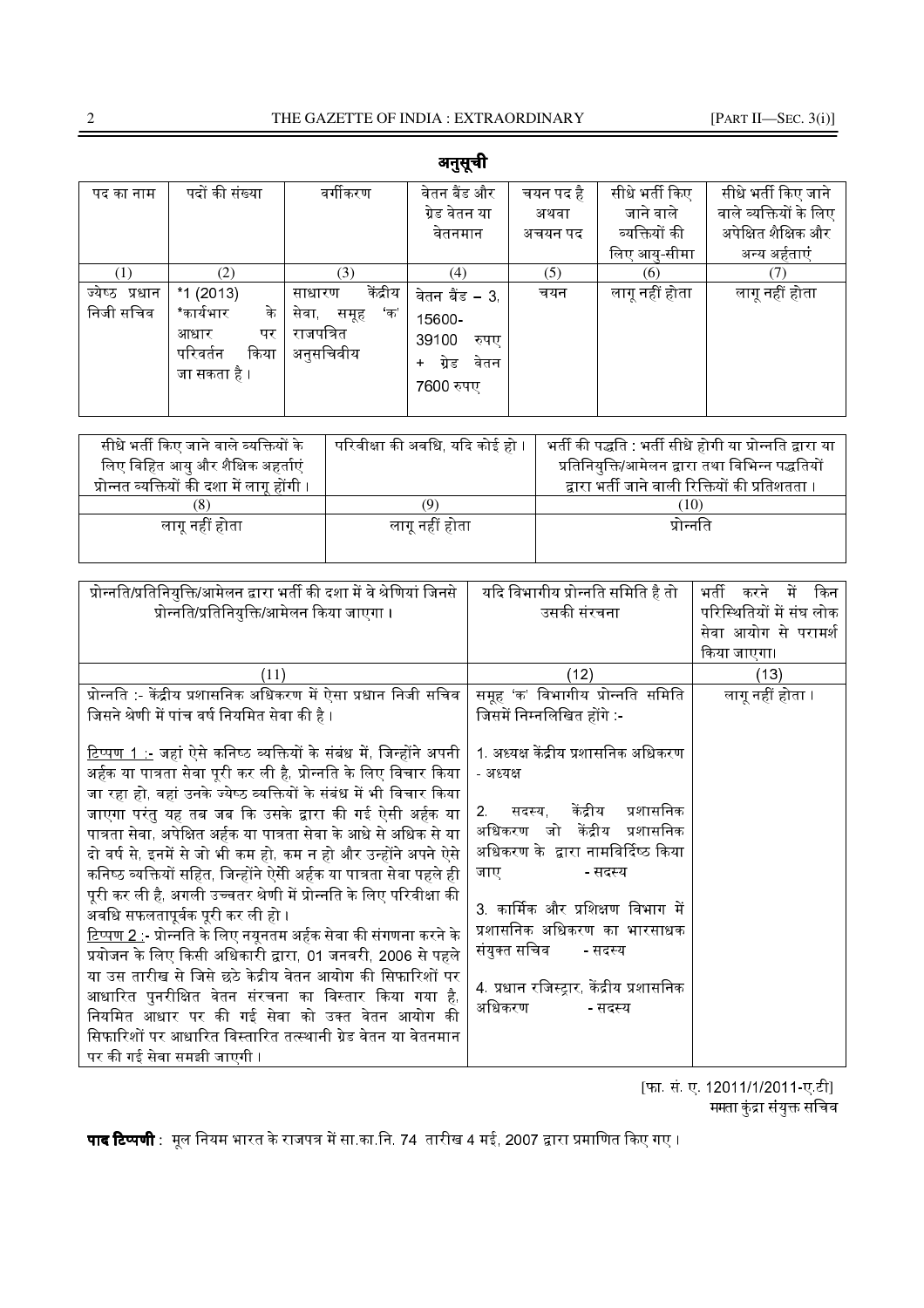#### **MINISTRY OF PERSONNEL, PUBLIC GRIEVANCES AND PENSIONS**

#### **(Department of Personnel and Training)**

#### **NOTIFICATION**

New Delhi, the 24th February, 2014

**G.S.R.109(E).–** In exercise of the powers conferred by sub-sections (1) and (2) of section 13 of the Administrative Tribunals Act, 1985 (13 of 1985), the Central Government hereby makes the following rules to amend the Central Administrative Tribunal, (Senior Principal Private Secretary) Recruitment Rules, 2007, namely: —

1.Short title and commencement.- (1) These rules may be called the Central Administrative Tribunal (Senior Principal Private Secretary) Recruitment (Amendment) Rules, 2013.

(2) They shall come into force on the date of their publication in the Official Gazette.

2. In the Central Administrative Tribunal (Senior Principal Private Secretary) Recruitment Rules, 2007 (hereinafter referred to as the principal rules), in paragraph 3, for the words, brackets and figures "Column (5) to (14)", the words, brackets and figures "Column (5) to (13)" shall be substituted.

3. In the principal rules, for the Schedule, the following Schedule shall be substituted, namely:—

| Name of post                      | Number of                                                  | Classification                                | Pay<br>Band                                            | Whether               | Age limit for   | Educational                |
|-----------------------------------|------------------------------------------------------------|-----------------------------------------------|--------------------------------------------------------|-----------------------|-----------------|----------------------------|
|                                   | post                                                       |                                               | Plus<br>Grade                                          | Selection post        | direct recruits | other<br>and               |
|                                   |                                                            |                                               | Pay or Scale                                           | Non-<br><sub>or</sub> |                 | qualificatio               |
|                                   |                                                            |                                               | of Pay                                                 | Selection post        |                 | required<br>$\mathbf{n}$ s |
|                                   |                                                            |                                               |                                                        |                       |                 | for<br>direct              |
|                                   |                                                            |                                               |                                                        |                       |                 | recruits                   |
| (1)                               | (2)                                                        | (3)                                           | (4)                                                    | (5)                   | (6)             | (7)                        |
| Senior                            | $1*$ (2013)                                                | <b>General Central</b>                        | Band-3<br>Pay                                          | Selection             | Not applicable  | <b>Not</b>                 |
| Principal<br>Private<br>Secretary | *Subject<br>to<br>variation<br>depending<br>on<br>workload | Service Group<br>'A' Gazetted,<br>Ministerial | Rs.15600-<br>39100/- Plus<br>Grade Pay of<br>Rs.7600/- |                       |                 | applicable                 |

**SCHEDULE** 

| Whether age and educational<br>qualifications prescribed for direct<br>recruits will apply in the case of<br>promotees | Period of probation, if any | Method of recruitment:<br>Whether by direct recruitment or<br>by promotion or by deputation or<br>absorption and percentage of<br>vacancies to be filled by various<br>methods |
|------------------------------------------------------------------------------------------------------------------------|-----------------------------|--------------------------------------------------------------------------------------------------------------------------------------------------------------------------------|
| (8)                                                                                                                    | (9)                         | (10)                                                                                                                                                                           |
| Not applicable                                                                                                         | Not applicable              | Promotion                                                                                                                                                                      |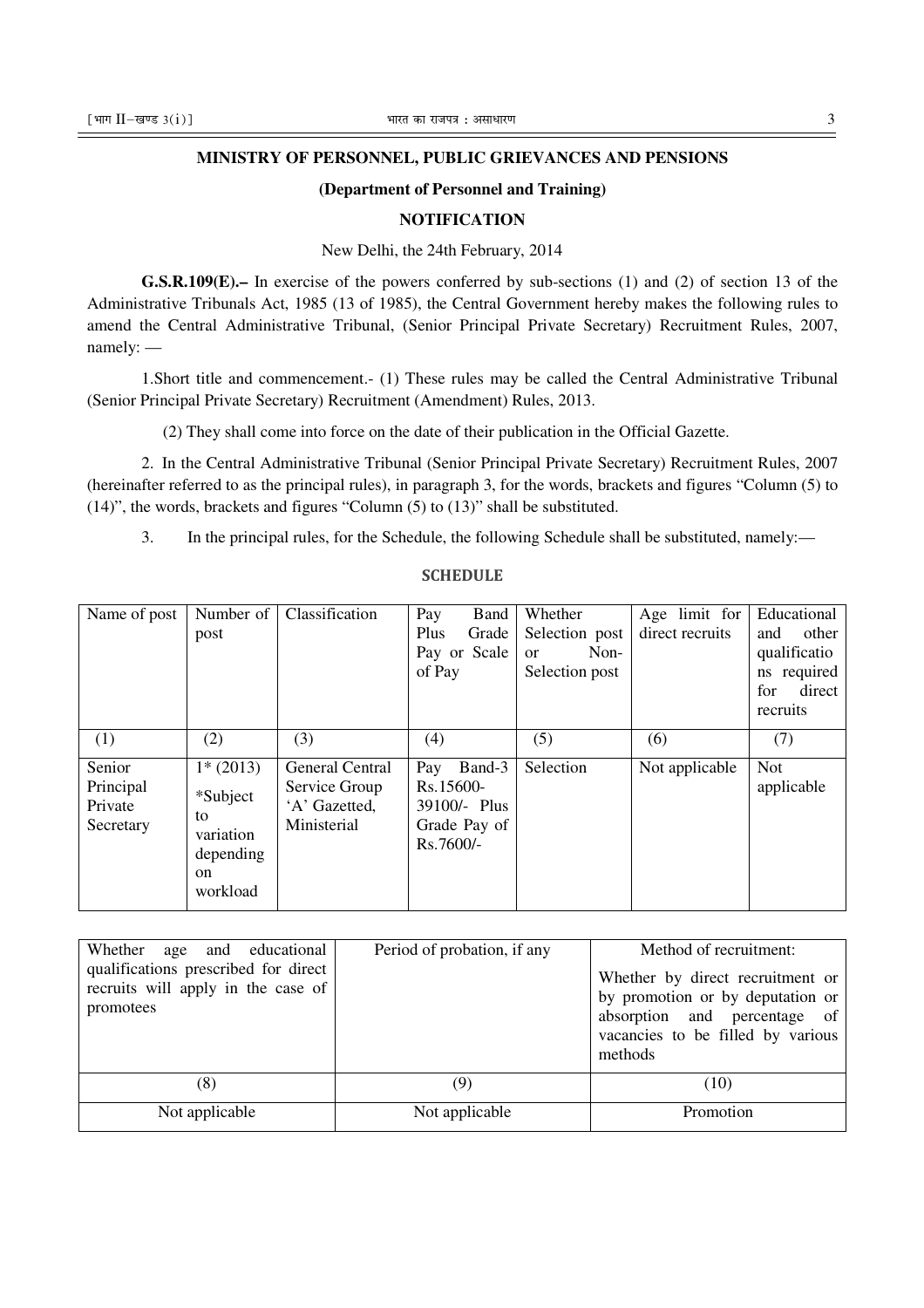4 THE GAZETTE OF INDIA : EXTRAORDINARY [PART II—SEC. 3(i)]

| In case of recruitment promotion or           | If<br>Departmental<br>Promotion<br>a      | Circumstances<br>in<br>which |
|-----------------------------------------------|-------------------------------------------|------------------------------|
| deputation or absorption grades from          | Committee<br>exists,<br>what<br>is<br>its | Public<br>Union<br>Service   |
| which promotion or<br>deputation<br><b>or</b> | composition                               | Commission<br>is<br>to<br>be |
| absorption to be made                         |                                           | consulted<br>in<br>making    |
|                                               |                                           | recruitment                  |
| (11)                                          | (12)                                      | (13)                         |
| <b>Promotion: -</b>                           | Group 'A' Departmental                    | Not applicable               |
| Principal Private Secretary in the Central    | <b>Promotion Committee</b>                |                              |
| Administrative Tribunal with five years       | (for<br>Promotion)<br>considering         |                              |
| regular service in the grade.                 | consisting of:-                           |                              |
| Note 1: - Where juniors who have              | 1. Chairman, Central Administrative       |                              |
| completed their qualifying or eligibility     | Tribunal - Chairman                       |                              |
| being considered<br>service<br>are<br>for     | 2. Member, Central Administrative         |                              |
| promotion, their seniors shall also be        | Tribunal nominated by the Chairman,       |                              |
| considered provided they are not short of     | Tribunal-<br>Central<br>Administrative    |                              |
| the requisite qualifying or eligibility       | Member                                    |                              |
| service by more than half of such             | 3. Joint Secretary, in charge of          |                              |
| qualifying or eligibility service or two      | Administrative Tribunal in                |                              |
| years, whichever is less, and have            | Department of Personnel and               |                              |
| successfully completed their probation        | Training-<br>Member                       |                              |
| period for promotion to the next higher       | 4.<br>Principal<br>Registrar,<br>Central  |                              |
| grade alongwith their juniors who have        | <b>Administrative Tribunal-</b><br>Member |                              |
| already completed such qualifying or          |                                           |                              |
| eligibility service.                          |                                           |                              |
| Note 2: - For the purpose of computing        |                                           |                              |
| qualifying<br>service<br>for<br>minimum       |                                           |                              |
| promotion, the service rendered on a          |                                           |                              |
| regular basis by an officer prior to Ist      |                                           |                              |
| Janurary, 2006 or the date from which         |                                           |                              |
| the revised pay structure based on the $6th$  |                                           |                              |
| Pay<br>Commission<br>Central                  |                                           |                              |
| recommendations has been extended,            |                                           |                              |
| shall be deemed to be service rendered in     |                                           |                              |
| the corresponding Grade Pay or Pay            |                                           |                              |
| extended<br>based<br>the<br>Scale<br>$\Omega$ |                                           |                              |
| recommendations<br>of<br>that<br>Pay          |                                           |                              |
| Commission.                                   |                                           |                              |

[F.No.A-12011/1/2011-AT] MAMTA KUNDRA, Jt. Secy.

**Foot Note:** The Principal rules were published in the Gazette of India vide number G.S.R. 74, dated the 4th May, 2007.

# अिधसूचना

नई दिल्ली, 24 फरवरी, 2014

**सा.का.नि. 110(अ)** — केंद्रीय सरकार, प्रशासनिक अधिकरण अधिनियम, 1985 (1985 का 13) की धारा 13 की उप-धारा (1) और उप-धारा (2) द्वारा प्रदत्त शक्तियों का प्रयोग करते हुए केंद्रीय प्रशासनिक अधिकरण (प्रधान निजी सचिव) भर्ती नियम, 1986 का और संशोधन करने के लिए निम्नलिखित नियम बनाती है, अर्थात्ः—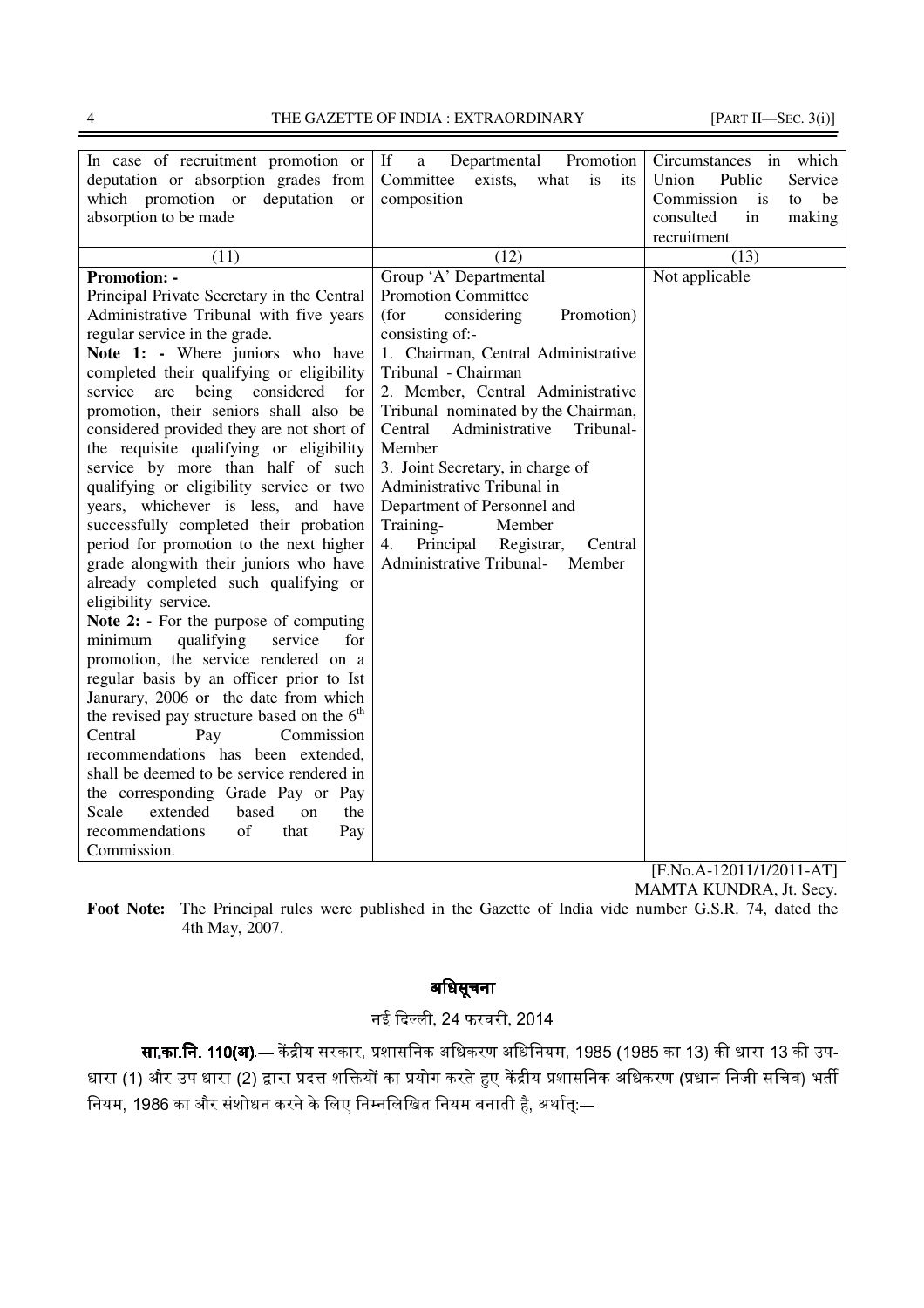1. संक्षिप्त नाम और प्रारंभ –(1) इन नियमों का संक्षिप्त नाम केंद्रीय प्रशासनिक अधिकरण (प्रधान निजी सचिव) भर्ती (संशोधन) नियम 2013 है ।

(2) ये राजपत्र में प्रकाशन की तारीख को प्रवत्त होंगे ।

2. केंद्रीय प्रशासनिक अधिकरण (प्रधान निजी सचिव) भर्ती नियम. 1996 (जिसे इसमें इसके पश्चात मल नियम कहा गया है) के पैरा 3 में "स्तंभ (5) से स्तंभ "(14)" शब्द, कोष्ठक और अंकों के स्थान पर स्तंभ (5) से स्तंभ (13)" शब्द, कोष्ठक और अंक रखे जाएंगे ।

अनसची

3. मल नियमों में. अनसची के स्थान पर निम्नलिखित अनसची रखी जाएगी. अर्थात .

|                        | - 33                                                                           |                                                                |                                                                |                              |                                                              |                                                                                             |  |  |  |
|------------------------|--------------------------------------------------------------------------------|----------------------------------------------------------------|----------------------------------------------------------------|------------------------------|--------------------------------------------------------------|---------------------------------------------------------------------------------------------|--|--|--|
| पद का नाम              | पदों की संख्या                                                                 | वर्गीकरण                                                       | वेतन बैंड और<br>ग्रेड वेतन या<br>वेतनमान                       | चयन पद है<br>अथवा अचयन<br>पद | सीधे भर्ती किए<br>जाने वाले<br>व्यक्तियों के लिए<br>आयु-सीमा | सीधे भर्ती किए<br>जाने वाले<br>व्यक्तियों के लिए<br>अपेक्षित शैक्षिक<br>और अन्य<br>अर्हताएं |  |  |  |
| (1)                    | (2)                                                                            | (3)                                                            | (4)                                                            | (5)                          | (6)                                                          | (7)                                                                                         |  |  |  |
| निजी<br>प्रधान<br>सचिव | $*16(2013)$<br>के<br>कार्यभार<br>पर<br>आधार<br>किया<br>परिवर्तन<br>जा सकता है। | केंद्रीय<br>साधारण<br>सेवा, समूह 'क'<br>राजपत्रित<br>अनुसचिवीय | वेतन बैंड – 3<br>15600-39100<br>रुपए + ग्रेड वेतन<br>6600 रुपए | चयन                          | लागू नहीं होता                                               | लागू नहीं होता                                                                              |  |  |  |

| सीधे भर्ती किए जाने वाले व्यक्तियों के लिए<br>विहित आयु और शैक्षिक अहर्ताएं प्रोन्नत<br>व्यक्तियों की दशा में लागू होंगी। | परिवीक्षा की अवधि, यदि कोई हो। | भर्ती की पद्धति : भर्ती सीधे होगी या<br>प्रोन्नति द्वारा या प्रतिनियुक्ति/आमेलन द्वारा<br>तथा विभिन्न पद्धतियों द्वारा भर्ती किए जाने<br>वाली रिक्तियों की प्रतिशतता । |
|---------------------------------------------------------------------------------------------------------------------------|--------------------------------|------------------------------------------------------------------------------------------------------------------------------------------------------------------------|
| (8)                                                                                                                       | (9)                            | (10)                                                                                                                                                                   |
| लागू नहीं होता                                                                                                            | दो वर्ष                        | प्रोन्नति जिसके न हो सकने पर प्रतिनियुक्ति                                                                                                                             |
|                                                                                                                           |                                | द्वारा                                                                                                                                                                 |
|                                                                                                                           |                                |                                                                                                                                                                        |

| प्रोन्नति/प्रतिनियुक्ति/आमेलन द्वारा भर्ती की दशा में वे श्रेणियां<br>जिनसे प्रोन्नति/प्रतिनियुक्ति/आमेलन किया जाएगा। | यदि विभागीय प्रोन्नति समिति है तो उसकी<br>संरचना | भर्ती करने में किन<br>परिस्थितियों में संघ<br>लोक सेवा आयोग से<br>परामर्श किया जाएगा । |
|-----------------------------------------------------------------------------------------------------------------------|--------------------------------------------------|----------------------------------------------------------------------------------------|
| (11)                                                                                                                  | (12)                                             | (13)                                                                                   |
| <b>प्रोन्नति</b> :- केंद्रीय प्रशासनिक अधिकरण में ऐसे निजी सचिव                                                       | समूह 'क' विभागीय प्रोन्नति समिति जिसमें          | लागू नहीं होता ।                                                                       |
| जो वेतन बैंड – 2. ग्रेड वेतन 4800 रु. और वेतन बैंड 3. ग्रेड                                                           | निम्नलिखित होंगे                                 |                                                                                        |
| वेतन 5400 में आठ वर्ष सम्मलित नियमित सेवा कर चुके हों                                                                 | 1. अध्यक्ष केंद्रीय प्रशासनिक अधिकरण या          |                                                                                        |
| <mark>टिप्पण 1 :-</mark> जहां ऐसे कनिष्ठ व्यक्तियों के संबंध में, जिन्होंने                                           | अधिकरण का कोई सदस्य जो अध्यक्ष केंद्रीय          |                                                                                        |
| अपनी अर्हक या पात्रता सेवा पूरी कर ली है, प्रोन्नति के लिए                                                            | प्रशासनिक अधिकरण द्वारा नामनिर्दिष्ट             |                                                                                        |
| विचार किया जा रहा हो, वहां उनके ज्येष्ठ व्यक्तियों के संबंध                                                           | अधिकरण का सदस्य<br>- अध्यक्ष                     |                                                                                        |
| में भी विचार किया जाएगा परंतु यह तब जब कि उसके द्वारा                                                                 | 2. अध्यक्ष द्वारा नामनिर्दिष्ठ<br>किए जाने       |                                                                                        |
| की गई ऐसी अर्हक या पात्रता सेवा, अपेक्षित अर्हक या पात्रता                                                            | प्रशासनिक<br>केंद्रीय<br>अधिकरण<br>वाला          |                                                                                        |
| सेवा के आधे से अधिक से या दो वर्ष से, इनमें से जो भी कम                                                               | का सदस्य<br>- सदस्य                              |                                                                                        |
|                                                                                                                       | 3. प्रधान रजिस्ट्रार, प्रधान न्यायपीठ या कोई     |                                                                                        |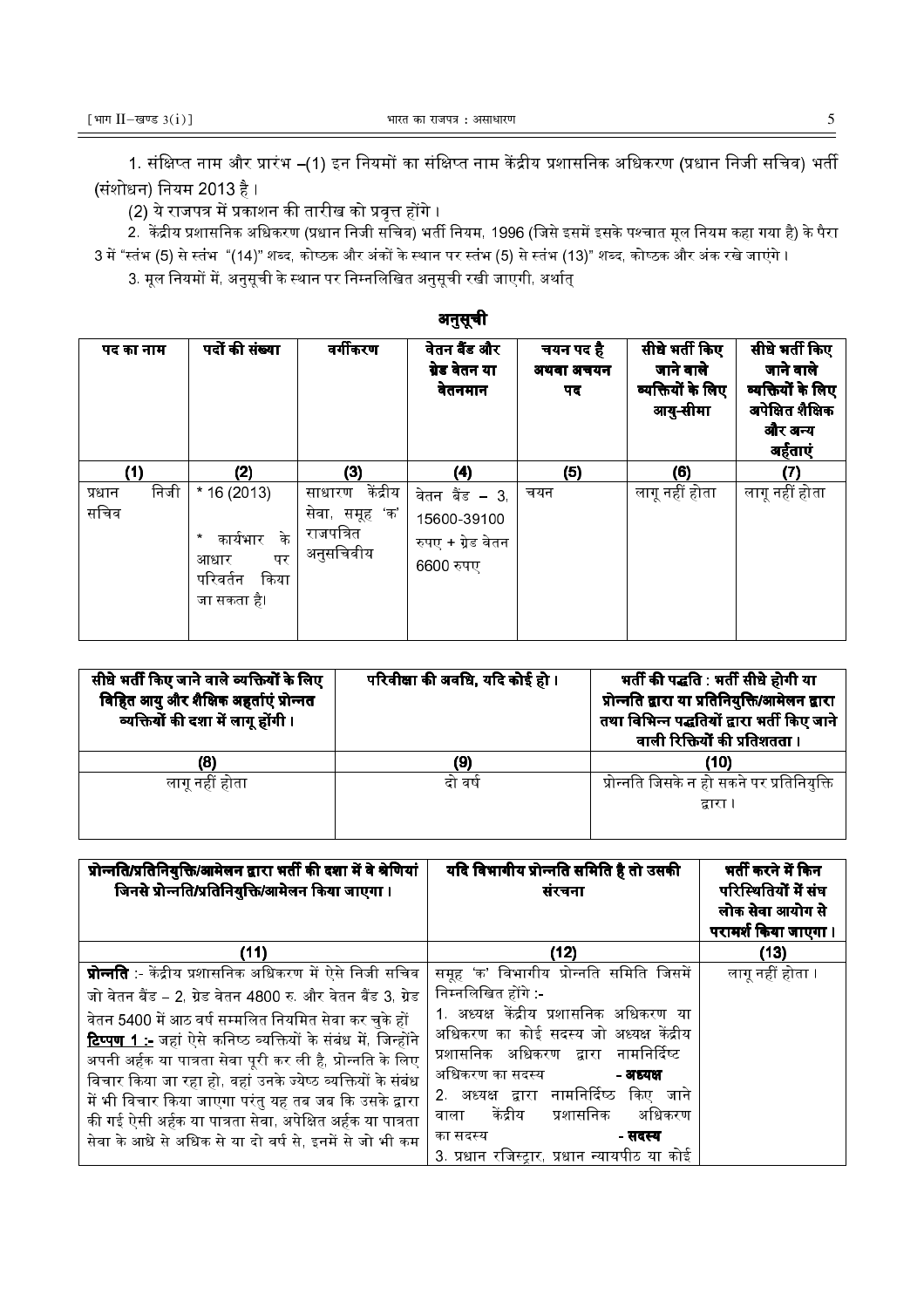6 THE GAZETTE OF INDIA : EXTRAORDINARY [PART II—SEC. 3(i)]

| हो, कम न हो और उन्होंने अपने ऐसे कनिष्ठ व्यक्तियों सहित,                | अन्य रजिस्ट्रार या संयुक्त रजिस्ट्रार, केंद्रीय |  |
|-------------------------------------------------------------------------|-------------------------------------------------|--|
| जिन्होंने ऐसी अर्हक या पात्रता सेवा पहले ही पूरी कर ली है,              | प्रशासनिक अधिकरण जो अध्यक्ष<br>केंद्रीय         |  |
| अगली उच्चतर श्रेणी में प्रोन्नति के लिए परिवीक्षा की अवधि               | प्रशासनिक अधिकरण द्वारा नामनिर्दिष्ट किया       |  |
| सफलतापूर्वक पूरी कर ली हो ।                                             | जाए …<br>- सदस्य                                |  |
| <mark>टिप्पण 2 :</mark> - प्रोन्नति के लिए न्यूनतम अर्हक सेवा की संगणना |                                                 |  |
| करने के प्रयोजन के लिए किसी अधिकारी द्वारा, 01 जनवरी,                   |                                                 |  |
| 2006 से पहले या उस तारीख से जिसे छठे केद्रीय वेतन                       |                                                 |  |
| आयोग की सिफारिशों पर आधारित पुनरीक्षित वेतन संरचना                      |                                                 |  |
| का विस्तार किया गया है, नियमित आधार पर की गई सेवा                       |                                                 |  |
| को उक्त वेतन आयोग की सिफारिशों पर आधारित विस्तारित                      |                                                 |  |
| तत्स्थानी ग्रेड वेतन या वेतनमान पर की गई सेवा समझी                      |                                                 |  |
| जाएगी                                                                   |                                                 |  |
| <b>प्रतिनियुक्ति द्वारा</b> :- केंद्रीय सरकार या राज्य सरकार या उच्च    |                                                 |  |
| न्यायालयों के ऐसे अधिकारियों में से जो वेतन बैंड 3,15600-               |                                                 |  |
| 39100 रु. और ग्रेड वेतन 6600 रु. नियमित आधार पर                         |                                                 |  |
| प्रधान निजी सचिव या ऐसे निजी सचिव जो वेतन बैंड – 2,                     |                                                 |  |
| ग्रेड वेतन 4800 रु. और वेतन बैंड 3, ग्रेड वेतन 5400 रु. में             |                                                 |  |
| कम से कम आठ वर्ष नियमित सेवा कर चुके हों                                |                                                 |  |
| <mark>टिप्पण 1</mark> . पोषक प्रवर्ग के ऐसे विभागीय अधिकारी, जो         |                                                 |  |
| प्रोन्नति की सीधी पंक्ति में है, प्रतिनियुक्ति पर नियुक्ति के लिए       |                                                 |  |
| विचार किए जाने के पात्र नहीं होंगे । इसी प्रकार केंद्रीय                |                                                 |  |
| प्रशासनिक अधिकरण में प्रतिनियुक्त व्यक्ति प्रोन्नति द्वारा              |                                                 |  |
| नियुक्ति के लिए विचार किए जाने के पात्र नहीं होंगे ।                    |                                                 |  |
| <mark>टिप्पण 2</mark> :- प्रतिनियुक्ति की अवधि, जिसके अंतर्गत केंद्रीय  |                                                 |  |
| सरकार के उसी या किसी अन्य संगठन या विभाग में इस                         |                                                 |  |
| नियुक्ति से ठीक पहले धारित किसी अन्य काडर बाह्य पद पर                   |                                                 |  |
| प्रतिनियुक्ति की अवधि है साधारणतया 3 वर्ष से अधिक नहीं                  |                                                 |  |
| होगी । प्रतिनियुक्ति द्वारा नियुक्ति के लिए अधिकतम आयु                  |                                                 |  |
| सीमा आवेदन प्राप्त करने की अंतिम तारीख 56 वर्ष से                       |                                                 |  |
| अधिक नहीं होगी ।                                                        |                                                 |  |
| <mark>टिप्पण</mark> :- प्रतिनियुक्ति आधार पर नियुक्ति के प्रयोजन के लिए |                                                 |  |
| किसी अधिकारी द्वारा, 01 जनवरी, 2006 से पहले या उस                       |                                                 |  |
| तारीख से जिससे छठे केंद्रीय वेतन आयोग की सिफारिशों पर                   |                                                 |  |
| आधारित पुनरीक्षित वेतन संरचना का विस्तार किया गया है,                   |                                                 |  |
| नियमित आधार पर की गई सेवा को, सिवाय उस दशा के,                          |                                                 |  |
| जहां एक से अधिक पूर्व पुनरीक्षित वेतनमान का साधारण ग्रेड                |                                                 |  |
| वेतन या वेतनमान सहित एक श्रेणी में विलय हो गया है और                    |                                                 |  |
| वहां यह लाभ केवल उस पद पर विस्तरित होगा जिसके लिए                       |                                                 |  |
| ग्रेड वेतन या वेतनमान बिना किसी उन्नयन का साधारण                        |                                                 |  |
| प्रतिस्थापन ग्रेड है उक्त वेतन आयोग की सिफारियों पर                     |                                                 |  |
| आधारित विस्तारित तत्स्थानी ग्रेड वेतन या वेतनमान पर की                  |                                                 |  |
| गई सेवा समझी जाएगी।                                                     |                                                 |  |

[फा. सं. ए. 12011/1/2011-ए.टी] ममता कुंद्रा**,संयुक्त** सचिव

**पाद टिप्पणी** :- मल नियम भारत के राजपत्र में सा.का.नि. 344 (अ) तारीख 31 जलाई. 1996 द्वारा प्रमाणित किए गए और तत्पश्चात सा.का.नि. 785(अ) तारीख 31 दिसम्बर, 1998 और सा.का.नि. 280 (अ) तारीख 22 अप्रैल, 1999 द्वारा संशोधित किए गए ।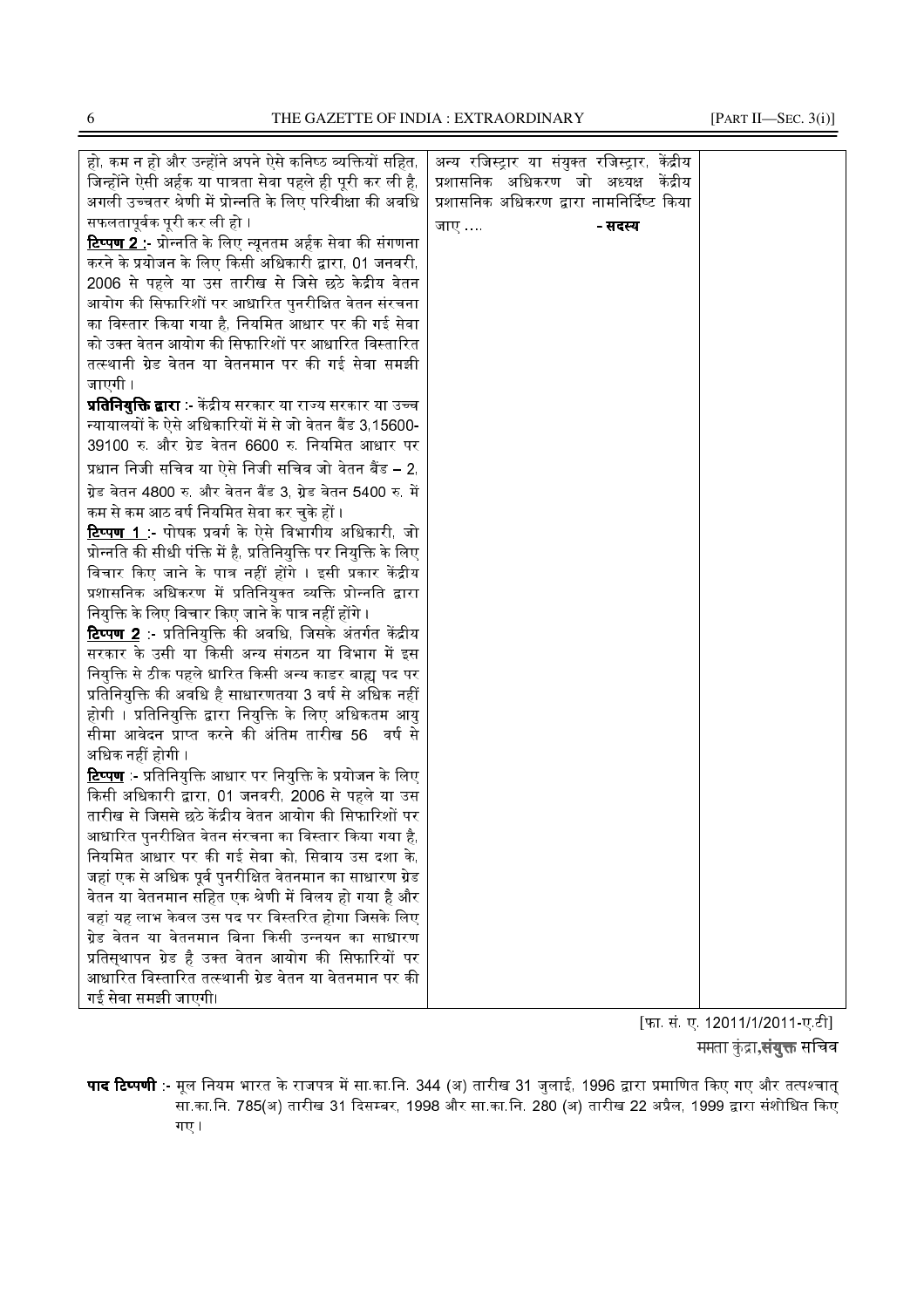#### **NOTIFICATION**

### New Delhi, the 24th February, 2014

**G.S.R. 110 (E).-** In exercise of the powers conferred by sub-sections (1) and (2) of Section 13 of the Administrative Tribunals Act, 1985 (13 of 1985), the Central Government hereby makes the following rules further to amend the Central Administrative Tribunal (Principal Private Secretary) Recruitment Rules, 1996, namely:—

1**. Short title and commencement.-** (1) These rules may be called the Central Administrative Tribunal (Principal Private Secretary) Recruitment (Amendment) Rules, 2013.

(2) They shall come into force on the date of their publication in the Official Gazette.

2. In the Central Administrative Tribunal (Principal Private Secretary) Recruitment Rules, 1996 (hereinafter referred to as the principal rules), in paragraph 3, for the words, brackets and figures "Column (5) to (14)", the words, brackets and figures "Column (5) to (13)" shall be substituted.

3. In the principal rules, for the Schedule, the following Schedule shall be substituted, namely:—

| of<br><b>Name</b><br>post | of<br><b>Number</b><br>post | <b>Classification</b> | Pay<br><b>Band</b><br><b>Plus</b><br>Grade<br>Pay | Whether<br><b>Selection</b><br>post or Non-<br><b>Selection</b><br>post | Age limit for<br>direct<br>recruits | <b>Educational</b><br>other<br>and<br>qualifications<br>required for<br>direct<br>recruits |
|---------------------------|-----------------------------|-----------------------|---------------------------------------------------|-------------------------------------------------------------------------|-------------------------------------|--------------------------------------------------------------------------------------------|
| (1)                       | (2)                         | (3)                   | (4)                                               | (5)                                                                     | (6)                                 | (7)                                                                                        |
| Principal                 | $16*$<br>(2013)             | General               | Pay Band-3,                                       | Selection                                                               | <b>Not</b>                          | <b>Not</b>                                                                                 |
| Private                   | *Subject<br>to              | Central               | Rs.15600-                                         |                                                                         | applicable                          | applicable                                                                                 |
| Secretary                 | variation                   | Service               | Plus<br>39100                                     |                                                                         |                                     |                                                                                            |
|                           | depending on                | A<br>Group            | Grade Pay of                                      |                                                                         |                                     |                                                                                            |
|                           | workload                    | Gazetted,             | Rs.6600                                           |                                                                         |                                     |                                                                                            |
|                           |                             | Ministerial           |                                                   |                                                                         |                                     |                                                                                            |

# **SCHEDULE**

| Whether age and educational Period of probation, if any<br>qualifications prescribed for<br>direct recruits will apply in the<br>case of promotees |           | <b>Method of recruitment:</b><br>Whether by direct recruitment or<br>by promotion or by deputation or<br>absorption and percentage of<br>vacancies to be filled by various<br>methods |
|----------------------------------------------------------------------------------------------------------------------------------------------------|-----------|---------------------------------------------------------------------------------------------------------------------------------------------------------------------------------------|
| (8)                                                                                                                                                | (Q`       | (10)                                                                                                                                                                                  |
| Not applicable                                                                                                                                     | Two years | Promotion failing which by                                                                                                                                                            |
|                                                                                                                                                    |           | deputation                                                                                                                                                                            |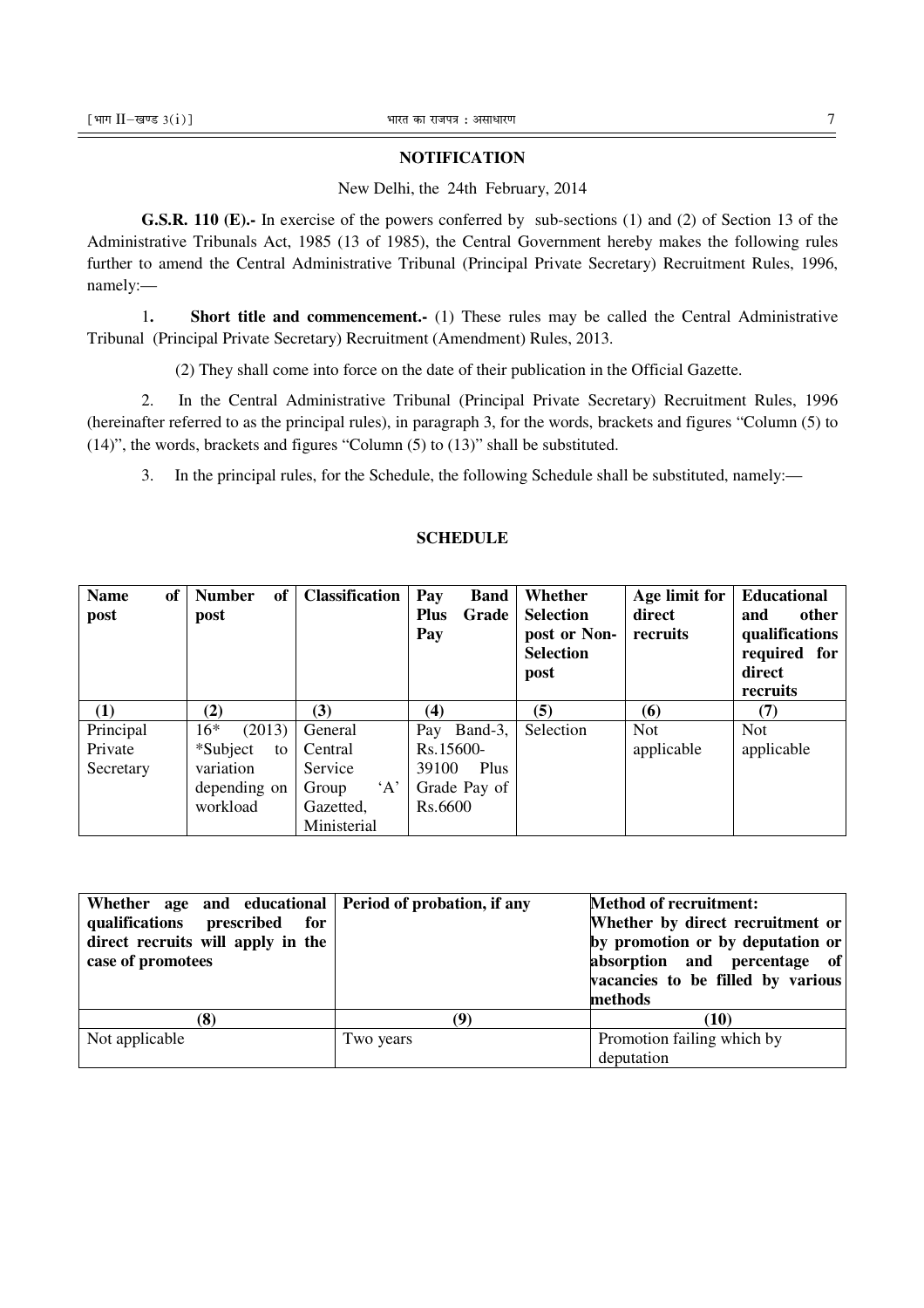### **In case of recruitment promotion or deputation or absorption grades from which promotion or deputation or absorption to be made (11)**

#### **Promotion: -**

Private Secretaries in the Central Administrative Tribunal with eight years combined regular service rendered in PB-2 with Grade Pay of Rs.4800 and PB-3 with Grade Pay of Rs.5400

**Note 1: -** Where juniors who have completed their qualifying or eligibility service are being considered for promotion, their seniors shall also be considered provided they are not short of the requisite qualifying or eligibility service by more than half of such qualifying or eligibility service or two years, whichever is less and have successfully completed their probation period for promotion to the next higher grade along with their juniors who have already completed such qualifying or eligibility service.

Note 2:- For the purpose of computing minimum qualifying service for promotion, the service rendered on a regular basis by an officer prior to 1<sup>st</sup> January, 2006 or the date from which the revised pay structure based on the 6<sup>th</sup> Central Pay Commission recommendations has been extended, shall be deemed to be service rendered in the corresponding grade pay/ or pay scale extended based on the recommendations of that Pay Commission.

#### **By Deputation: -**

From amongst officers of the Central Government or State Government or High Courts holding analogous posts of Principal Private Secretary on a regular basis in the Pay Band-3 Rs.15600-39100 with Grade Pay of Rs.6600 or in the grade of Private Secretary with at least eight years combined regular service rendered in PB-2 with Grade Pay of Rs.4800 and PB-3 with Grade Pay of Rs. 5400.

**Note 1:** - The Departmental Officers in the feeder grade who are in direct line of promotion shall not be eligible for appointment on deputation. Similarly a deputationist in the Central Administrative Tribunal shall not be eligible for consideration against promotion.

**Note 2:** - The period of deputation including the period of deputation in another ex-cadre post held immediately preceding this appointment in same or in some other organisation or Department of the Central Government shall ordinarily not exceed three years. The maximum age limit for appointment by deputation shall not be exceeding 56 years as on the closing date of receipt of application.

**Note 3: -** For purposes of appointment on deputation the service rendered on a regular basis by an officer prior to 1st January, 2006 or the date from which the revised pay structure based on the  $6<sup>th</sup>$  CPC recommendations has been extended, shall be deemed to be service rendered in the corresponding grade pay or pay scale extended based on the recommendations of that Pay Commission except where there has been merger of more than one pre-revised scale of pay into one grade with a common grade pay or pay scale, and where this benefit will extend only for the post for which that grade pay or pay scale is the normal replacement grade without any up-gradation.

| If a Departmental Promotion Committee exists, what is its                       | Circumstances in which Union Public      |  |
|---------------------------------------------------------------------------------|------------------------------------------|--|
| composition                                                                     | Service Commission is to be consulted in |  |
|                                                                                 | making recruitment                       |  |
| (12)                                                                            | (13)                                     |  |
| Group 'A' Departmental Promotion Committee consisting of: -                     | Not applicable.                          |  |
| <b>1. Chairman, Central Administrative Tribunal or a Member of the Tribunal</b> |                                          |  |
| to be nominated by the Chairman, Central Administrative Tribunal                |                                          |  |
| - Chairman                                                                      |                                          |  |
| 2. Member, Central Administrative Tribunal to be nominated by the               |                                          |  |
| Chairman<br>- Member                                                            |                                          |  |
| 3. Principal Registrar, Principal Bench or any other Registrar or Joint         |                                          |  |
| Registrar, Central Administrative Tribunal to be nominated by the               |                                          |  |
| Chairman, Central Administrative Tribunal<br>- Member                           |                                          |  |

[F. No. A-12011/1/2011-AT] MAMTA KUNDRA, Jt. Secy.

**Foot Note:** - The Principal rules were published in the Gazetted of India *vide* number G.S.R. 344 (E), dated the 31st July,1996 and subsequently amended *vide* number G.S.R. 785 (E), dated the 31st December,1998 and G.S.R. 280 (E), dated the 22nd April, 1999.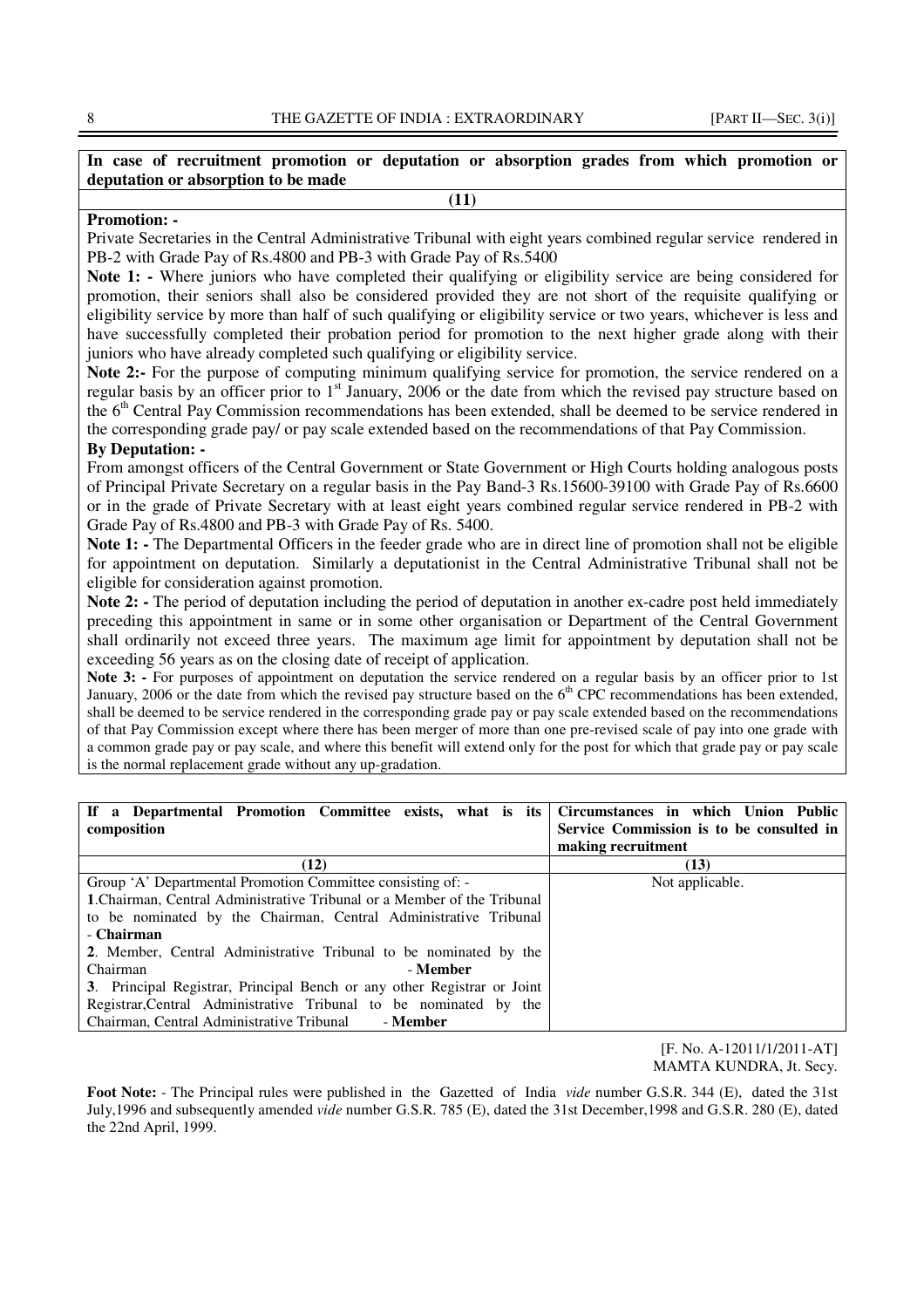# अिधसूचना

# नई दिल्ली, 24 फरवरी, 2014

**सा.का.नि.111(अ).**— केंद्रीय सरकार, प्रशासनिक अधिकरण अधिनियम, 1985 (1985 का 13) की धारा 13 की उप-धारा (1) और उपधारा (2) द्वारा प्रदत्त शक्तियों का प्रयोग करते हुए केंद्रीय प्रशासनिक अधिकरण आशुलिपिक सेवा (समूह 'ख' और 'ग' पद) भर्ती नियम, 1989 का संशोधन करने के लिए निम्नलिखित नियम बनाती है अर्थात् :—

1. संक्षिप्त नाम और प्रारंभ – (1) इन नियमों का संक्षिप्त नाम केंद्रीय प्रशासनिक अधिकरण आशलिपिक सेवा (समह 'ख' और 'ग' पद) भर्ती नियम, 2013 है ।

(2) ये राजपत्र में प्रकाशन की तारीख को प्रवत्त होंगे ।

2. केंद्रीय प्रशासनिक अधिकरण आशलिपिक सेवा (समह 'ख' और 'ग' पद) भर्ती नियम. 1989 (जिसे इसमें इसके पश्चात मल नियम कहा गया है) के नियम 4 में "स्तंभ (5) से स्तंभ' (14)'' शब्द, कोष्ठक और अंकों के स्थान पर स्तंभ (5) से स्तंभ (13)'' शब्द, कोष्ठक और अंक रखे जाएंगे ।

3. मूल नियमों में, अनुसूची के स्थान पर निम्नलिखित अनुसूची रखी जाएगी । अर्थात् —

अनुसूची

| पद का नाम | पदों की संख्या   | वर्गीकरण                       | वेतन बैंड और ग्रेड वेतन | चयन पद है | सीधे भर्ती      | सीधे भर्ती किए    |
|-----------|------------------|--------------------------------|-------------------------|-----------|-----------------|-------------------|
|           |                  |                                | या वेतनमान              | अथवा      | किए जाने        | जाने वाले         |
|           |                  |                                |                         | अचयन पद   | वाले व्यक्तियों | व्यक्तियों के लिए |
|           |                  |                                |                         |           | के लिए आयु-     | अपेक्षित शैक्षिक  |
|           |                  |                                |                         |           | सीमा            | और अन्य           |
|           |                  |                                |                         |           |                 | अर्हताएं          |
| (1)       | (2)              | (3)                            | (4)                     | (5)       | (6)             | (7)               |
| निजी सचिव | $*65(2013)$      | केंद्रीय<br>साधारण             | वेतन बैंड – 2, 9300—    | चयन       | लागू नहीं       | लागू नहीं होता    |
|           | कार्यभार<br>के   | 'ख'<br>सेवा, समूह<br>राजपत्रित | 34800 रुपए और ग्रेड     |           | होता            |                   |
|           | पर<br>आधार       |                                | वेतन 4800 रु और ग्रेड   |           |                 |                   |
|           | किया<br>परिवर्तन | अनुसचिवीय                      | वेतन 4800 रु में चार    |           |                 |                   |
|           |                  |                                | वर्ष की नियमित सेवा     |           |                 |                   |
|           | जा सकता है ।     |                                | पूरी होने पर वेतन बैंड  |           |                 |                   |
|           |                  |                                | 3 15600-39100           |           |                 |                   |
|           |                  |                                | और ग्रेड वेतन 5400 रु   |           |                 |                   |
|           |                  |                                | में मंजूर किया गया      |           |                 |                   |
|           |                  |                                | अकालिक ग्रेड            |           |                 |                   |
|           |                  |                                |                         |           |                 |                   |

| सीधे भर्ती किए जाने       | परिवीक्षा की अवधि, | भर्ती की पद्धति   भर्ती सीधे            | प्रोन्नति/प्रतिनियुक्ति/आमेलन द्वारा भर्ती की दशा में वे |
|---------------------------|--------------------|-----------------------------------------|----------------------------------------------------------|
| वाले व्यक्तियों के लिए    | यदि कोई हो ।       | होगी या प्रोन्नति द्वारा या             | श्रेणियां जिनसे प्रोन्नति/प्रतिनियुक्ति/आमेलन किया       |
| विहित आयु<br>और           |                    | प्रतिनियुक्ति/आमेलन द्वारा              | जाएगा ।                                                  |
| शैक्षिक अहर्ताएं प्रोन्नत |                    | तथा विभिन्न पद्धतियों द्वारा            |                                                          |
| व्यक्तियों की दशा में     |                    | भर्ती किए जाने वाली                     |                                                          |
| लागू होंगी ।              |                    | रिक्तियों की प्रतिशतता ।                |                                                          |
| (8)                       | (9)                | (10)                                    | (11)                                                     |
| लागू नहीं होता            | लागू नहीं होता     | <u>प्रोन्नति :- प्रोन्नति द्वारा 50</u> | प्रोन्नति —                                              |
|                           |                    | प्रतिशत जिसके न हो सकने                 | (i) प्रोन्नति के लिए 50 प्रतिशत रिक्तियों केंद्रीय       |
|                           |                    | पर प्रतिनियुक्ति द्वारा                 | प्रशासनिक अधिकरण के आशुलिपिक समूह 'ग'                    |
|                           |                    | प्रतिनियुक्ति या आमेलन                  | या कोर्ट मास्टर में से ज्येष्ठता द्वारा चयन के           |
|                           |                    | प्रतिनियुक्ति या आमेलन द्वारा           | आधार पर उन व्यक्तियों की प्रोन्नति द्वारा भरी            |
|                           |                    | 50 प्रतिशत                              | जाएंगी जिन्होंने वेतन बैंड 2, 9300-34800                 |
|                           |                    |                                         | रु और ग्रेड वेतन 4600 रु में छह वर्ष की                  |
|                           |                    |                                         | नियमित सेवा पूरी की है ।                                 |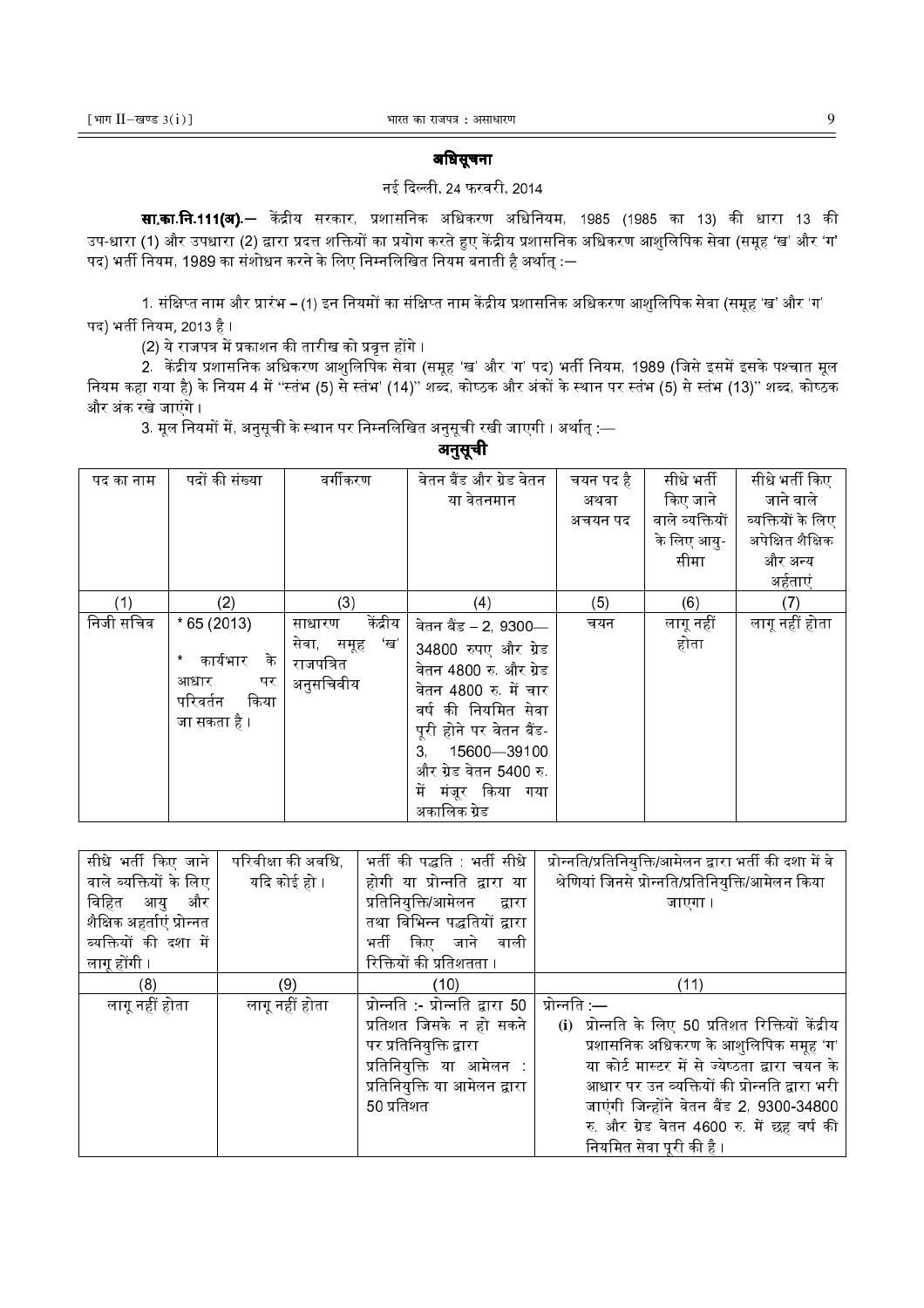|  | <u>टिप्पण 1 :-</u> जहां ऐसे कनिष्ठ व्यक्तियों के संबंध में,<br>जिन्होंने अपनी अर्हक या पात्रता सेवा पूरी कर ली है,<br>प्रोन्नति के लिए विचार किया जा रहा हो, वहां उनके<br>ज्येष्ठ व्यक्तियों के संबंध में भी विचार किया जाएगा<br>परंतु यह तब जब कि उसके द्वारा की गई ऐसी अर्हक या<br>पात्रता सेवा, अपेक्षित अर्हक या पात्रता सेवा के आधे से<br>अधिक से या दो वर्ष से, इनमें से जो भी कम हो, कम न<br>हो और उन्होंने अपने ऐसे कनिष्ठ व्यक्तियों सहित,<br>जिन्होंने ऐसी अर्हक या पात्रता सेवा पहले ही पूरी कर<br>ली है, अगली उच्चतर श्रेणी में प्रोन्नति के लिए<br>परिवीक्षा की अवधि सफलतापूर्वक पूरी कर ली हो । |
|--|---------------------------------------------------------------------------------------------------------------------------------------------------------------------------------------------------------------------------------------------------------------------------------------------------------------------------------------------------------------------------------------------------------------------------------------------------------------------------------------------------------------------------------------------------------------------------------------------------------------|
|  | <u>टिप्पण 2 :</u> - प्रोन् <b>नति के लिए न्यूनतम अर्हक सेवा</b> की<br>संगणना करने के प्रयोजन के लिए किसी अधिकारी<br>द्वारा, 01 जनवरी, 2006 से पहले या उस तारीख से<br>जिसे छठे केद्रीय वेतन आयोग की सिफारिशों पर<br>आधारित पुनरीक्षित वेतन संरचना का विस्तार किया<br>गया है, नियमित आधार पर की गई सेवा को उक्त<br>वेतन आयोग की सिफारिशों पर आधारित विस्तारित<br>तत्स्थानी ग्रेड वेतन या वेतनमान पर की गई सेवा<br>समझी जाएगी ।                                                                                                                                                                                  |
|  | (ii) प्रोन्नति के लिए 50 प्रतिशत रिक्तियां केंद्रीय<br>प्रशासनिक अधिकरण के उन आशुलिपिक 'समूह<br>ग' या कोर्ट मास्टरों जिन्होंने वेतन बैंड-2,<br>9300—34800 रु. और ग्रेड वेतन 4600 रु में कम<br>से कम पांच वर्ष नियमित सेवा की हो, में से<br>केंद्रीय प्रशासनिक अधिकरण द्वारा संचालित की<br>जाने वाली सीमित विभागीय प्रतियोगी परीक्षा<br>के आधार पर योगयता के क्रम मं भरी जाएगी ।<br>प्रतिनियुक्ति या आमेलन – केंद्रीय सरकार या<br>राज्य सरकार या उच्च न्यायालयों के अधीन<br>आशुलिपिक का पद धारण कर रहे अधिकारियों<br>की प्रतिनियुक्ति या आमेलन द्वारा 50 प्रतिशत :                                             |
|  | (i) जो नियमित आधार पर सदृश पद धारण<br>कर रहे हैं ।<br>(ii) जो वेतन बैंड-2, 9300-34800 रु. और<br>ग्रेड वेतन 4600 रु. में छह वर्ष नियमित<br>सेवा कर चुके हैं ।                                                                                                                                                                                                                                                                                                                                                                                                                                                  |
|  | <u>टिप्पण 1</u> :- प्रतिनियुक्ति की अवधि, जिसके अंतर्गत<br>केंद्रीय सरकार के उसी या किसी अन्य संगठन या<br>विभाग में इस नियुक्ति से ठीक पहले धारित किसी अन्य<br>काडर बाह्य पद पर प्रतिनियुक्ति की अवधि है<br>साधारणतया 3 वर्ष से अधिक नहीं होगी ।                                                                                                                                                                                                                                                                                                                                                              |
|  | <u>टिप्पण 2</u> :- प्रतिनियुक्ति द्वारा नियुक्ति के लिए<br>अधिकतम आयु-सीमा आवेदन प्राप्त करने की अंतिम<br>तारीख 56  वर्ष से अधिक नहीं होगी                                                                                                                                                                                                                                                                                                                                                                                                                                                                    |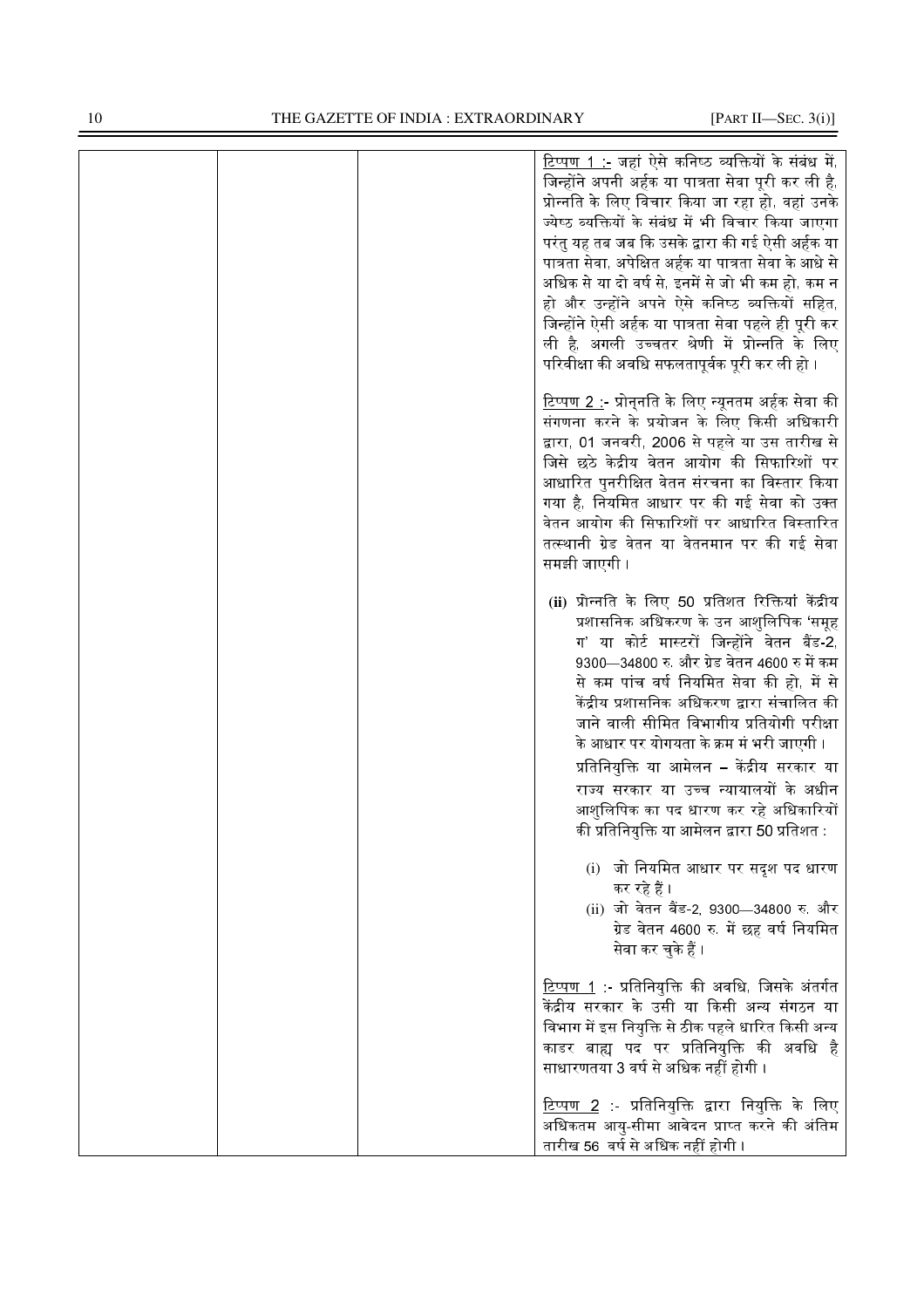टिप्पण 3 :- प्रतिनियक्ति आधार पर नियक्ति के प्रयोजन " #<, 01 जनवरी, 2006 से पहले या उस तारीख से जिससे छठे केंद्रीय वेतन आयोग की सिफारिशों पर आधारित पुनरीक्षित वेतन संरचना का विस्तार किया गया है. नियमित आधार पर की गई सेवा को, सिवाय उस दशा के, जहां एक से अधिक पूर्व पनरीक्षित वेतनमान का साधारण ग्रेड वेतन या वेतनमान सहित एक श्रेणी में विलय हो गया है और वहां यह लाभ केवल उस पद पर विस्तरित होगा जिसके लिए ग्रेड वेतन या वेतनमान बिना किसी उन्नयन क<mark>ा</mark> साधारण प्रतिस्थापन ग्रेड है उक्त वेतन आयोग क<mark>ी</mark> सिफारिशों पर आधारित विस्तारित तत्स्थानी ग्रेड वेतन या वेतनमान पर की गई सेवा समझी जाएगी।

| यदि विभागीय प्रोन्नति समिति है तो उसकी संरचना                                                                                                                                              | भर्ती करने में किन परिस्थितियों में संघ लोक सेवा<br>आयोग से परामर्श किया जाएगा । |
|--------------------------------------------------------------------------------------------------------------------------------------------------------------------------------------------|----------------------------------------------------------------------------------|
| (12)                                                                                                                                                                                       | (13)                                                                             |
| विभागीय प्रोन्नति समिति निम्नलिखित से मिल कर बनेगी :—                                                                                                                                      | लागू नहीं होता ।                                                                 |
| 1. अध्यक्ष, केंद्रीय प्रशासनिक अधिकरण द्वारा नामनिर्दिष्ट होने वाला केंद्रीय<br>प्रशासनिक अधिकरण का सदस्य<br>- अध्यक्ष                                                                     |                                                                                  |
| 2. अध्यक्ष, केंद्रीय प्रशासनिक अधिकरण द्वारा नामनिर्दिष्ट किए जाने वाला केंद्रीय<br>प्रशासनिक अधिकरण का सदस्य<br>- सदस्य                                                                   |                                                                                  |
| 3. अध्यक्ष, केंद्रीय प्रशासनिक अधिकरण द्वारा नामनिर्दिष्ट किए जाने वाला प्रधान<br>रजिस्ट्रार, प्रधान न्यायपीठ या रजिस्ट्रार या संयुक्त रजिस्ट्रार, केंद्रीय प्रशासनिक<br>अधिकरण<br>- सदस्य |                                                                                  |

| पद का नाम                | पदों की संख्या                                                     | वर्गीकरण                                                    | वेतन बैंड                                             | चयन पद  | सीधे भर्ती किए जाने वाले व्यक्तियों                                                                                                                                                                                                                                                                   | सीधे भर्ती किए |
|--------------------------|--------------------------------------------------------------------|-------------------------------------------------------------|-------------------------------------------------------|---------|-------------------------------------------------------------------------------------------------------------------------------------------------------------------------------------------------------------------------------------------------------------------------------------------------------|----------------|
|                          |                                                                    |                                                             | और ग्रेड                                              | है अथवा | की लिए आयु-सीमा                                                                                                                                                                                                                                                                                       | जाने वाले      |
|                          |                                                                    |                                                             | वेतन या                                               | अचयन    |                                                                                                                                                                                                                                                                                                       | व्यक्तियों के  |
|                          |                                                                    |                                                             | वेतनमान                                               | पद      |                                                                                                                                                                                                                                                                                                       | लिए अपेक्षित   |
|                          |                                                                    |                                                             |                                                       |         |                                                                                                                                                                                                                                                                                                       | शैक्षिक और     |
|                          |                                                                    |                                                             |                                                       |         |                                                                                                                                                                                                                                                                                                       | अन्य अर्हताएं  |
| (1)                      | (2)                                                                | (3)                                                         | (4)                                                   | (5)     | (6)                                                                                                                                                                                                                                                                                                   | (7)            |
| कोर्ट मास्टर             | $*69(2013)$                                                        | साधारण                                                      | वेतन बैंड –                                           | चयन     | 18 वर्ष से 27 वर्ष                                                                                                                                                                                                                                                                                    | लागू नहीं होता |
| (आशुलिपिक<br>श्रेणी 'ग') | कार्यभार<br>े के<br>आधार<br>पर<br>किया<br>परिवर्तन<br>जा सकता है । | केंद्रीय<br>सेवा,<br>ंख'<br>समूह<br>अराजपत्रित<br>अनुसचिवीय | $2,9300-$<br>34800<br>रुपए + ग्रेड<br>वेतन 4600<br>रु |         | (केंद्रीय सरकार द्वारा समय-समय<br>पर जारी किए गए अनुदेशों या<br>आदेशों के अनुसार सरकारी सेवकों<br>और केंद्रीय प्रशासनिक अधिकरण के<br>कर्मचारियों और आरक्षित प्रवर्ग के<br>अभ्यर्थियों के लिए 5 वर्ष तक<br>शिथिल की जा सकती है ।)<br><b>टिप्पण</b> 1 :- आयु-सीमा अवधारित<br>करने के लिए निर्णायक तारीख |                |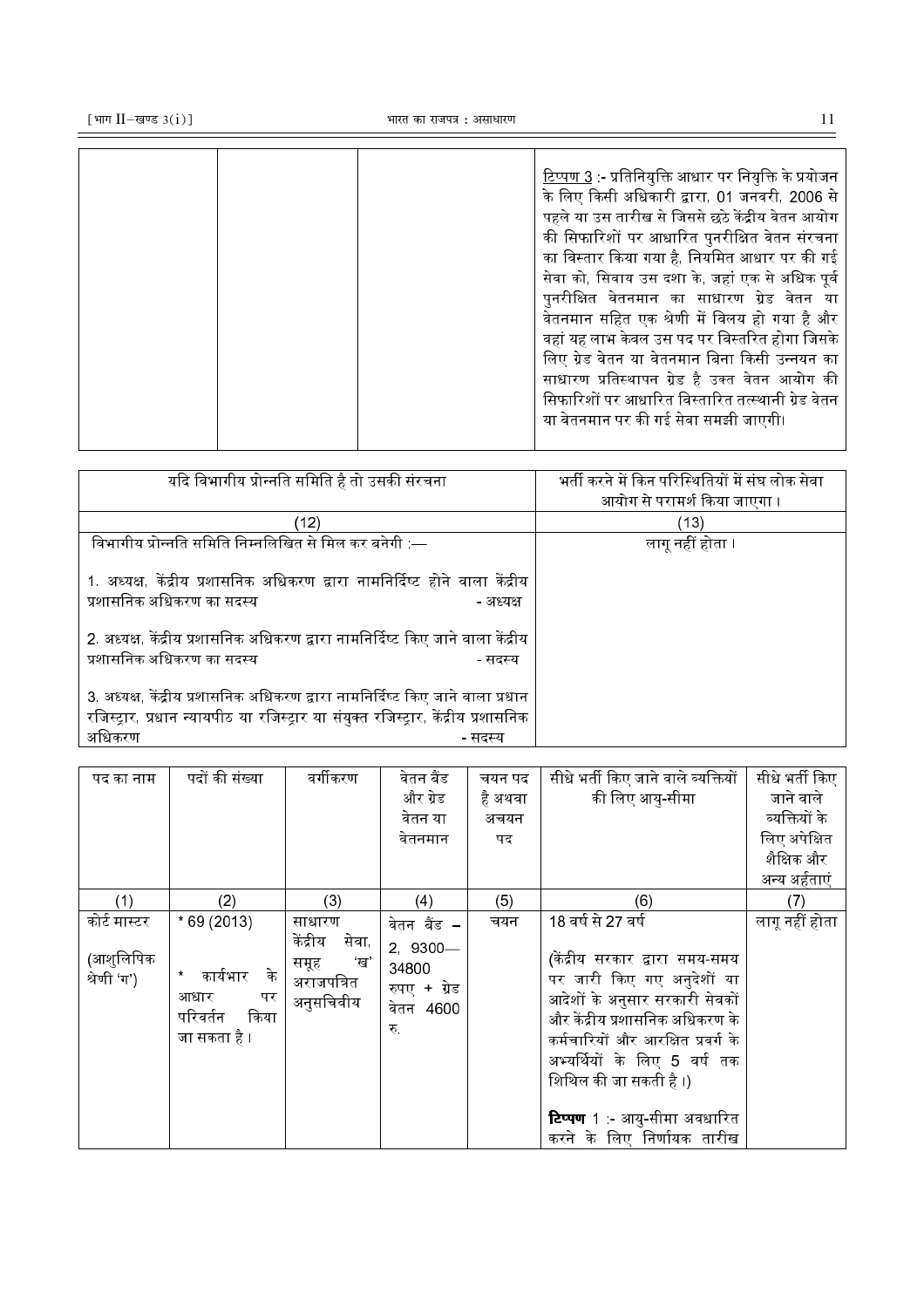# THE GAZETTE OF INDIA : EXTRAORDINARY [PART II—SEC. 3(i)]

|  |  |  | भारत में अभ्यर्थियों से आवेदन     |  |
|--|--|--|-----------------------------------|--|
|  |  |  | प्राप्त करने के लिए नियत की गई    |  |
|  |  |  | अंतिम तारीख होगी । (न कि वह       |  |
|  |  |  | अंतिम तारीख जो असम, मेघालय,       |  |
|  |  |  | अरुणाचल प्रदेश मिजोरम             |  |
|  |  |  | मणिपुर, नागालैंड, त्रिपुरा,       |  |
|  |  |  | सिक्किम, जम्मू-कश्मीर राज्य के    |  |
|  |  |  | लद्दाख खंड, हिमाचल प्रदेश के      |  |
|  |  |  | लाहोल और स्पीति जिले तथा          |  |
|  |  |  | चम्बा-जिले के पांगी उपखंड         |  |
|  |  |  | अंडमान और निकोबार द्वीप या        |  |
|  |  |  | लक्षद्वीप के अभ्यर्थियों के लिए   |  |
|  |  |  | विहित की गई है ।)                 |  |
|  |  |  |                                   |  |
|  |  |  | <b>टिप्पण</b> 2 - आयुसीमा अवधारित |  |
|  |  |  | करने की निर्णायक तारीख वही        |  |
|  |  |  | होगी जो कर्मचारी चयन आयोग         |  |
|  |  |  | द्वारा विज्ञापित की जाए ।         |  |
|  |  |  |                                   |  |
|  |  |  |                                   |  |
|  |  |  |                                   |  |

| सीधे भर्ती किए जाने    | परिवीक्षा की           | भर्ती की पद्धति : भर्ती सीधे | प्रोन्नति/प्रतिनियुक्ति/आमेलन द्वारा भर्ती की दशा में वे              |
|------------------------|------------------------|------------------------------|-----------------------------------------------------------------------|
| वाले व्यक्तियों के     | अवधि, यदि कोई          | होगी या प्रोन्नति द्वारा या  | श्रेणियां जिनसे प्रोन्नति/प्रतिनियुक्ति/आमेलन किया जाएगा ।            |
| लिए विहित आयु          | हो ।                   | प्रतिनियुक्ति/आमेलन द्वारा   |                                                                       |
| और शैक्षिक अहर्ताएं    |                        | तथा विभिन्न पद्धतियों द्वारा |                                                                       |
| प्रोन्नत व्यक्तियों की |                        | भरी जाने वाली रिक्तियों की   |                                                                       |
| दशा में लागू होंगी ।   |                        | प्रतिशतता ।                  |                                                                       |
| (8)                    | (9)                    | (10)                         | (11)                                                                  |
| नहीं                   | सीधे भर्ती किए जाने    | प्रोन्नति द्वारा 50 प्रतिशत  | प्रोन्नति $-$                                                         |
|                        | वाले व्यक्तियों और     | जिनके न हो सकने पर           | (i) प्रोन्नति के लिए 50 प्रतिशत रिक्तियां केंद्रीय                    |
|                        | प्रोन्नत व्यक्तियों के | प्रतिनियुक्ति द्वारा         | प्रशासनिक अधिकरण के उन आशुलिपिक श्रेणी                                |
|                        | लिए दो वर्ष।           | कर्मचारी चयन आयोग द्वारा     | 'घ' में से प्रोन्नति द्वारा भरी जाएंगी जिन्होंने                      |
|                        |                        | सीधी भर्ती द्वारा 50 प्रतिशत | वेतन बैंड-1, 5200-20200 और ग्रेड वेतन                                 |
|                        |                        |                              | 2400 रु. में कम से कम आठ वर्ष नियमित सेवा                             |
|                        |                        |                              | की हो ।                                                               |
|                        |                        |                              |                                                                       |
|                        |                        |                              | <u>टिप्पण 1 :-</u> जहां ऐसे कनिष्ठ व्यक्तियों के संबंध में, जिन्होंने |
|                        |                        |                              | अपनी अर्हक या पात्रता सेवा पूरी कर ली है, प्रोन्नति के लिए            |
|                        |                        |                              | विचार किया जा रहा हो, वहां उनके ज्येष्ठ व्यक्तियों के संबंध           |
|                        |                        |                              | में भी विचार किया जाएगा परंतु यह तब जब कि उसके द्वारा                 |
|                        |                        |                              | की गई ऐसी अर्हक या पात्रता सेवा, अपेक्षित अर्हक या                    |
|                        |                        |                              | पात्रता सेवा के आधे से अधिक से या दो वर्ष से, इनमें से जो             |
|                        |                        |                              | भी कम हो, कम न हो और उन्होंने अपने ऐसे कनिष्ठ                         |
|                        |                        |                              | व्यक्तियों सहित, जिन्होंने ऐसी अर्हक या पात्रता सेवा पहले             |
|                        |                        |                              | ही पूरी कर ली है, अगली उच्चतर श्रेणी में प्रोन्नति के लिए             |
|                        |                        |                              | परिवीक्षा की अवधि सफलतापूर्वक पूरी कर ली हो ।                         |
|                        |                        |                              |                                                                       |
|                        |                        |                              | <u>टिप्पण 2 .</u> — प्रोन्नति के लिए न्यूनतम अर्हक सेवा की            |
|                        |                        |                              | संगणना करने के प्रयोजन के लिए किसी अधिकारी द्वारा, 01                 |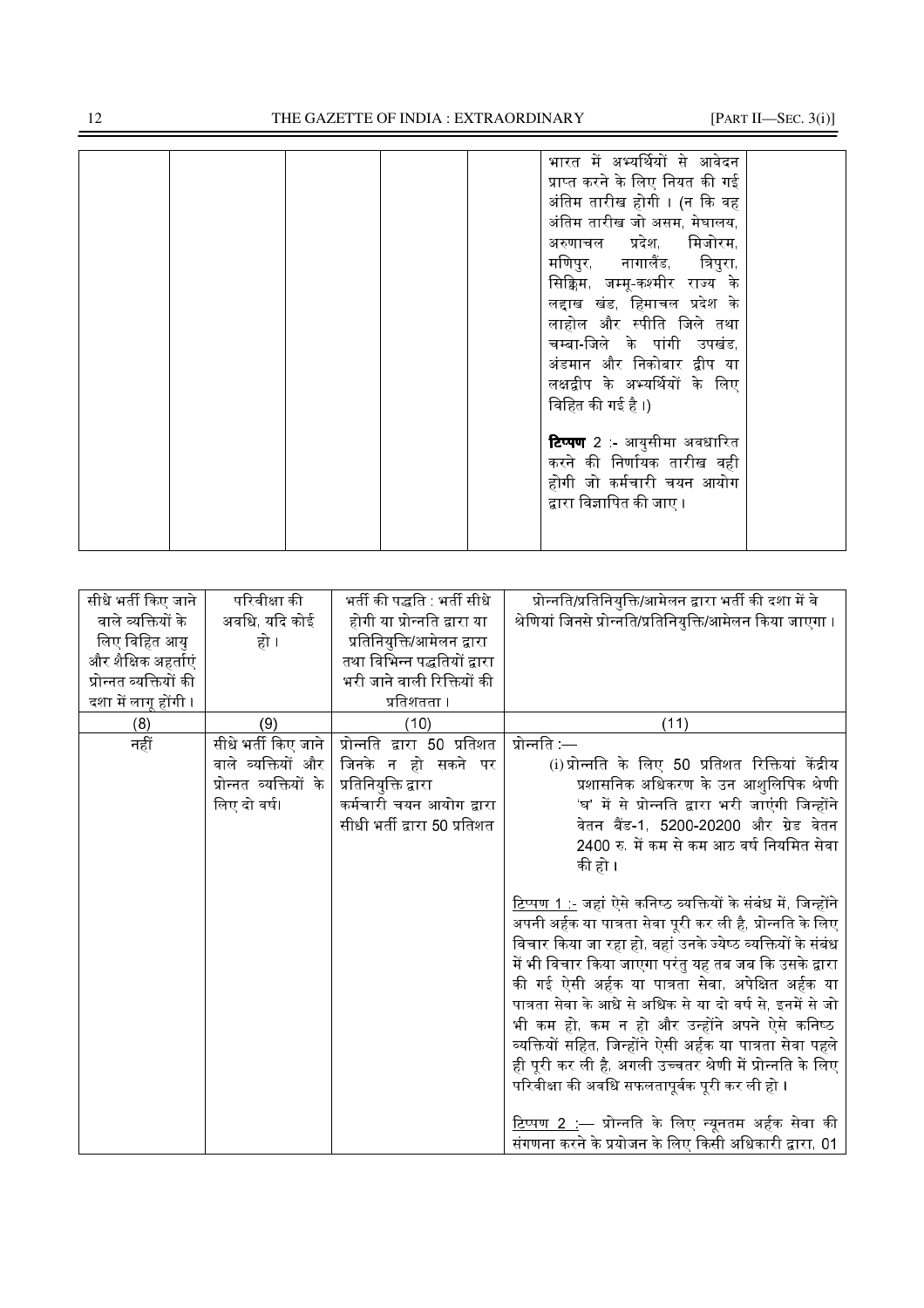| जनवरी, 2006 से पहले या उस तारीख से जिसे छठे केद्रीय<br>वेतन आयोग की सिफारिशों पर आधारित पुनरीक्षित वेतन<br>संरचना का विस्तार किया गया है, नियमित आधार पर की<br>गई सेवा को उक्त वेतन आयोग की सिफारिशों पर आधारित<br>विस्तारित तत्स्थानी ग्रेड वेतन या वेतनमान पर की गई सेवा<br>समझी जाएगी ।                                                                                                                                                            |
|-------------------------------------------------------------------------------------------------------------------------------------------------------------------------------------------------------------------------------------------------------------------------------------------------------------------------------------------------------------------------------------------------------------------------------------------------------|
| (ii) प्रोन्नति के लिए 50 प्रतिशत रिक्तियां केंद्रीय<br>प्रशासनिक अधिकरण के उन आशुलिपिक 'समूह 'घ'<br>जिन्होंने वेतन बैंड - 1,5200-20200 रु. और ग्रेड<br>वेतन 2400 रु में कम से कम पांच वर्ष नियमित सेवा<br>की हो में से केंद्रीय प्रशासनिक अधिकरण द्वारा<br>संचालित की जाने वाली सीमित विभागीय प्रतियोगी<br>परीक्षा के परिणाम के आधार पर योग्यता के क्रम में<br>भरी जाएगी ।                                                                            |
| प्रतिनियुक्ति या आमेलन – केंद्रीय सरकार या राज्य<br>सरकार या उच्च न्यायालयों के अधीन आशुलिपिक का<br>पद धारण कर रहे अधिकारी                                                                                                                                                                                                                                                                                                                            |
| (i) जो नियमित आधार पर सदृश पद धारण कर रहे<br>(ii) जो वेतन बैंड-1,5200-20200 रु. और ग्रेड वेतन<br>2400 रु में आशुलिपिक की श्रेणी में आठ वर्ष<br>नियमित सेवा कर चुके हैं ।                                                                                                                                                                                                                                                                              |
| <u>टिप्पण 1</u> : पोषक प्रवर्ग के ऐसे विभागीय अधिकारी, जो<br>प्रोन्नति की सीधी पंक्ति में है, प्रतिनियुक्ति पर नियुक्ति के<br>लिए विचार किए जाने के पात्र नहीं होंगे । इसी प्रकार<br>प्रतिनियुक्त व्यक्ति प्रोन्नति द्वारा नियुक्ति के लिए विचार<br>किए जाने के पात्र नहीं होंगे ।                                                                                                                                                                    |
| $\overline{\text{2}}$ प्पण 2 : प्रतिनियुक्ति की अवधि, जिसके अंतर्गत केंद्रीय<br>सरकार के उसी या किसी अन्य संगठन या विभाग में इस<br>नियुक्ति से ठीक पहले धारित किसी अन्य काडर बाह्य पद पर<br>प्रतिनियुक्ति की अवधि है साधारणतया 3 वर्ष से अधिक नहीं<br>होगी ।                                                                                                                                                                                          |
| <u>टिप्पण 3</u> :- प्रतिनियुक्ति द्वारा नियुक्ति के लिए अधिकतम<br>आयु सीमा आवेदन प्राप्त करने की अंतिम तारीख 56  वर्ष से<br>अधिक नहीं होगी ।                                                                                                                                                                                                                                                                                                          |
| <u>टिप्पण 4</u> : प्रतिनियुक्ति आधार पर नियुक्ति के प्रयोजन के<br>लिए किसी अधिकारी द्वारा, 01 जनवरी, 2006 से पहले या<br>उस तारीख से जिससे छठे केंद्रीय वेतन आयोग की सिफारिशों<br>पर आधारित पुनरीक्षित वेतन संरचना का विस्तार किया<br>गया है, नियमित आधार पर की गई सेवा को, सिवाय उस<br>दशा के, जहां एक से अधिक पूर्व पुनरीक्षित वेतनमान का<br>साधारण ग्रेड वेतन या वेतनमान सहित एक श्रेणी में विलय<br>हो गया है और वहां यह लाभ केवल उस पद पर विस्तरित |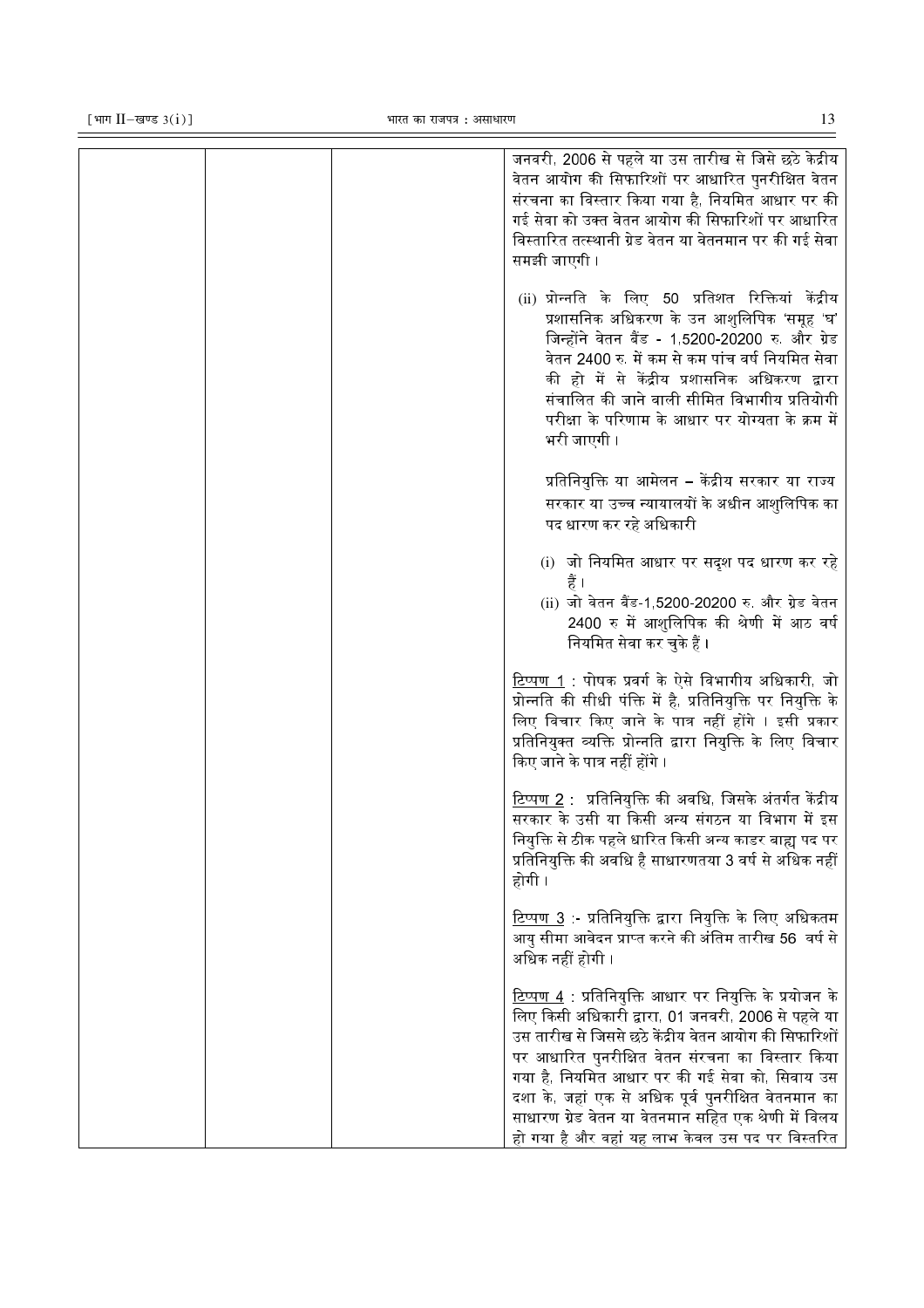| होगा जिसके लिए ग्रेड वेतन या वेतनमान बिना किसी<br><sup>।</sup> उन्नयन का साधारण प्रतिस्थापन ग्रेड है उक्त वेतन आयोग<br>की सिफारियों पर आधारित विस्तारित तत्स्थानी ग्रेड वेतन<br>या वेतनमान पर की गई सेवा समझी जाएगी। |
|----------------------------------------------------------------------------------------------------------------------------------------------------------------------------------------------------------------------|
|                                                                                                                                                                                                                      |

| यदि विभागीय प्रोन्नति समिति है तो उसकी संरचना                                | भर्ती करने में किन परिस्थितियों में संघ लोक सेवा |
|------------------------------------------------------------------------------|--------------------------------------------------|
|                                                                              | आयोग से परामर्श किया जाएगा ।                     |
| (12)                                                                         | (13)                                             |
| 1. अध्यक्ष, केंद्रीय प्रशासनिक अधिकरण द्वारा नामविनिर्दिष्ट किए जाने वाला    | लागू नहीं होता ।                                 |
| केंद्रीय प्रशासनिक अधिकरण का सदस्य<br>— अध्यक्ष                              |                                                  |
| 2. अध्यक्ष, केंद्रीय प्रशासनिक अधिकरण द्वारा नामविनिर्दिष्ट किए जाने वाला    |                                                  |
| केंद्रीय प्रशासनिक अधिकरण का सदस्य<br>— सदस्य                                |                                                  |
| 3. अध्यक्ष, केंद्रीय प्रशासनिक अधिकरण द्वारा नामविर्दिष्ट केंद्रीय प्रशासनिक |                                                  |
| अधिकरण का प्रधान रजिस्ट्रार, प्रधान न्यायपीठ या रजिस्ट्रार या संयुक्त        |                                                  |
| रजिस्ट्रार,<br>— सदस्य                                                       |                                                  |
| अनुसूचा                                                                      |                                                  |

| पद का नाम                | पदों की संख्या                                                                      | वर्गीकरण                                                           | वेतन बैंड और                                                     | चयन                  | सीधे भर्ती किए जाने वाले                                                                                                                                                                                                                                                                                                                                                                                                                                                                                                                                                               | सीधे भर्ती           |
|--------------------------|-------------------------------------------------------------------------------------|--------------------------------------------------------------------|------------------------------------------------------------------|----------------------|----------------------------------------------------------------------------------------------------------------------------------------------------------------------------------------------------------------------------------------------------------------------------------------------------------------------------------------------------------------------------------------------------------------------------------------------------------------------------------------------------------------------------------------------------------------------------------------|----------------------|
|                          |                                                                                     |                                                                    | ग्रेड वेतन या                                                    | पद है                | व्यक्तियों के लिए आयु-सीमा                                                                                                                                                                                                                                                                                                                                                                                                                                                                                                                                                             | किए जाने वाले        |
|                          |                                                                                     |                                                                    | वेतनमान                                                          | अथवा                 |                                                                                                                                                                                                                                                                                                                                                                                                                                                                                                                                                                                        | व्यक्तियों के        |
|                          |                                                                                     |                                                                    |                                                                  | अचयन                 |                                                                                                                                                                                                                                                                                                                                                                                                                                                                                                                                                                                        | लिए अपेक्षित         |
|                          |                                                                                     |                                                                    |                                                                  | पद                   |                                                                                                                                                                                                                                                                                                                                                                                                                                                                                                                                                                                        | शैक्षिक और           |
|                          |                                                                                     |                                                                    |                                                                  |                      |                                                                                                                                                                                                                                                                                                                                                                                                                                                                                                                                                                                        | अन्य अर्हताएं        |
| (1)                      | (2)                                                                                 | (3)                                                                | (4)                                                              | (5)                  | (6)                                                                                                                                                                                                                                                                                                                                                                                                                                                                                                                                                                                    | (7)                  |
| (आशुलिपिक<br>श्रेणी 'घ') | $32*(2013)$<br>* कार्यभार<br>े के<br>आधार<br>पर<br>परिवर्तन<br>किया<br>जा सकता है । | केंद्रीय<br>साधारण<br>सेवा, समूह<br>ंग'<br>अराजपत्रित<br>अनुसचिवीय | वेतन बैंड – 1,<br>5200-<br>20200 रुपए<br>+ ग्रेड वेतन<br>2400 रु | लागू<br>नहीं<br>होता | 18 वर्ष से 27 वर्ष<br>(केंद्रीय सरकार द्वारा समय<br>समय पर जारी किए गए<br>अनुदेशों या आदेशों के अनुसार<br>सरकारी सेवकों और केंद्रीय<br>प्रशासनिक<br>अधिकरण<br>के<br>कर्मचारियों और आरक्षित<br>प्रवर्ग के अभ्यर्थियों के लिए 40<br>वर्ष तक शिथिल की जा सकती<br>है ।)<br>टिप्पण 1 : आयु-सीमा<br>अवधारित करने के लिए<br>निर्णायक तारीख भारत में<br>अभ्यर्थियों से आवेदन प्राप्त<br>करने के लिए नियत की गई<br>अंतिम तारीख होगी । (न कि<br>वह अंतिम तारीख जो असम,<br>मेघालय, अरुणाचल प्रदेश,<br>मिजोरम, मणिपुर, नागालैंड,<br>त्रिपुरा, सिक्किम, जम्मू-कश्मीर<br>राज्य के लद्दाख खंड, हिमाचल | नहीं<br>लागू<br>होता |
|                          |                                                                                     |                                                                    |                                                                  |                      | प्रदेश के लाहोल और स्पीति                                                                                                                                                                                                                                                                                                                                                                                                                                                                                                                                                              |                      |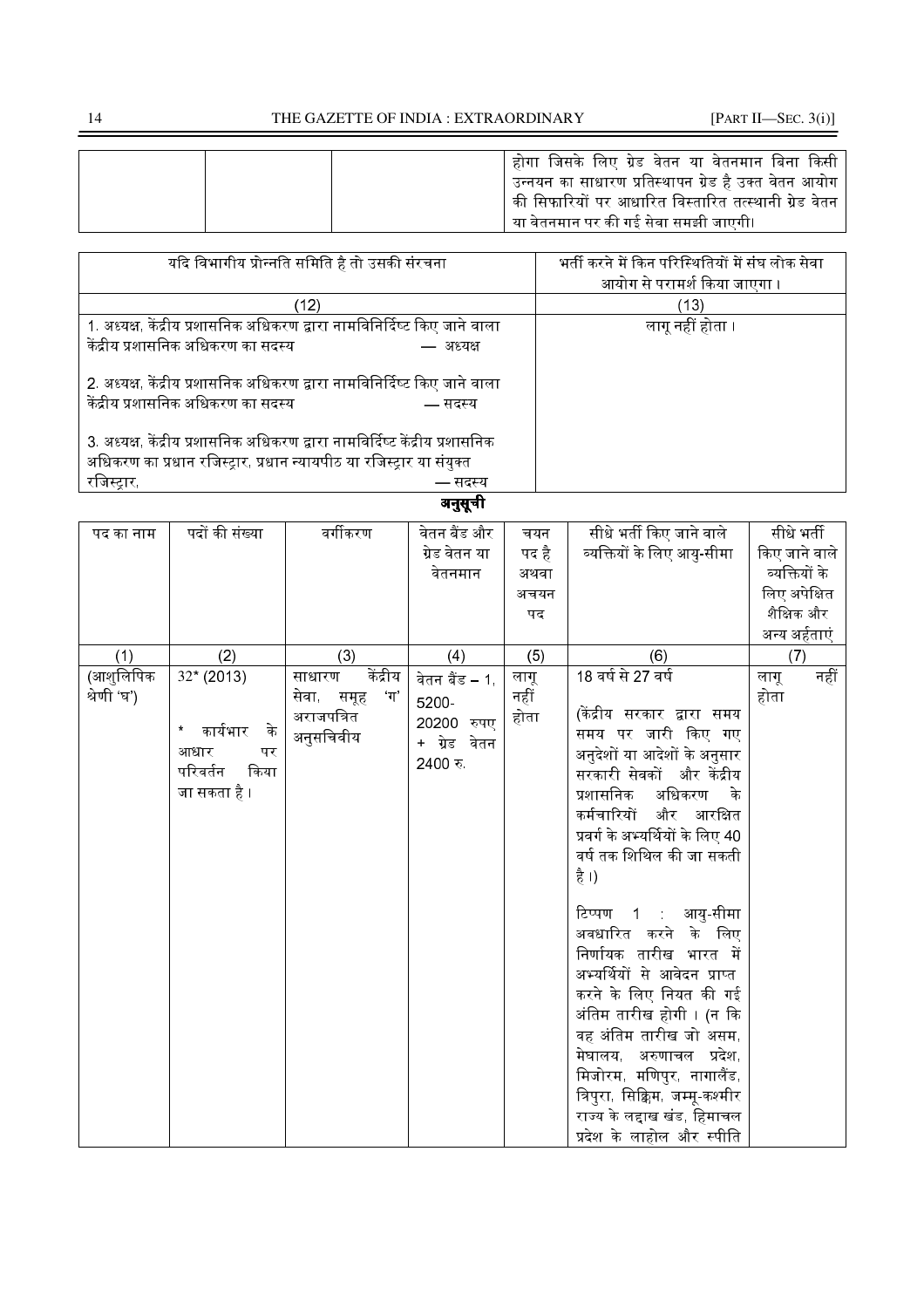| [भाग II-खण्ड $3(i)$ ] | भारत का राजपत्र : असाधारण |                                                                                                                                  |
|-----------------------|---------------------------|----------------------------------------------------------------------------------------------------------------------------------|
|                       |                           | जिले तथा चम्बा-जिले के पांगी<br>और<br>अंडमान<br>उपखड<br>निकोबार द्वीप या लक्षद्वीप के<br>अभ्यर्थियों के लिए विहित की<br>गई है ।) |

|  |  |  | टिप्पण 2 : आयु-सीमा                                                                                                         |  |
|--|--|--|-----------------------------------------------------------------------------------------------------------------------------|--|
|  |  |  | अवधारित करने की निर्णायक                                                                                                    |  |
|  |  |  | तारीख वही होगी जो कर्मचारी                                                                                                  |  |
|  |  |  | चयन आयोग द्वारा विज्ञापित                                                                                                   |  |
|  |  |  | की जाए                                                                                                                      |  |
|  |  |  |                                                                                                                             |  |
|  |  |  |                                                                                                                             |  |
|  |  |  | गीशे भर्ती दिन   गरितीश्रा की   भर्ती की गावति   भारी गीशे   गोटवति/गतितिगति/शागेन्न वारा भर्ती की वशा में वे शेणिगां विवरो |  |

| सीधे भर्ती किए<br>जाने<br>वाले<br>व्यक्तियों<br>के<br>विहित<br>लिए<br>और<br>आयु<br>शैक्षिक अहर्ताएं<br>प्रोन्नत व्यक्तियों<br>की दशा में लागू<br>होंगी | परिवीक्षा की<br>अवधि, यदि<br>कोई हो । | भर्ती की पद्धति : भर्ती सीधे<br>होगी या प्रोन्नति द्वारा या<br>प्रतिनियुक्ति/आमेलन<br>द्वारा<br>तथा विभिन्न पद्धतियों द्वारा<br>भर्ती जाने वाली रिक्तियों की<br>प्रतिशतता ।                                                                                                                          | प्रोन्नति/प्रतिनियुक्ति/आमेलन द्वारा भर्ती की दशा में वे श्रेणियां जिनसे<br>प्रोन्नित/प्रतिनियुक्ति/आमेलन किया जाएगा ।                                                                                                                                                                                                                                                                                                                                                                                                                                                                                                                                                                                                                                                                                                                                                                                                                                                                                                                                                                                                                                                                                                                                                                           |
|--------------------------------------------------------------------------------------------------------------------------------------------------------|---------------------------------------|------------------------------------------------------------------------------------------------------------------------------------------------------------------------------------------------------------------------------------------------------------------------------------------------------|--------------------------------------------------------------------------------------------------------------------------------------------------------------------------------------------------------------------------------------------------------------------------------------------------------------------------------------------------------------------------------------------------------------------------------------------------------------------------------------------------------------------------------------------------------------------------------------------------------------------------------------------------------------------------------------------------------------------------------------------------------------------------------------------------------------------------------------------------------------------------------------------------------------------------------------------------------------------------------------------------------------------------------------------------------------------------------------------------------------------------------------------------------------------------------------------------------------------------------------------------------------------------------------------------|
| (8)                                                                                                                                                    | (9)                                   | (10)                                                                                                                                                                                                                                                                                                 | (11)                                                                                                                                                                                                                                                                                                                                                                                                                                                                                                                                                                                                                                                                                                                                                                                                                                                                                                                                                                                                                                                                                                                                                                                                                                                                                             |
| लागू नहीं होता                                                                                                                                         | दो वर्ष                               | सीधी भर्ती द्वारा 90<br>(i)<br>प्रतिशत जिसके न हो<br>सकने पर प्रतिनियुक्ति<br>या आमेलन द्वारा<br>(ii) केंद्रीय<br>प्रशासनिक<br>अधिकरण<br>द्वारा<br>संचालित<br>की<br>जाने<br>सीमित<br>वाली<br>विभागीय परीक्षा द्वारा<br>10 प्रतिशत जिसके न<br>हो<br>सकने<br>पर<br>प्रतिनियुक्ति<br>या<br>आमेलन द्वारा | <u>(i) कर्मचारी चयन आयोग के मा</u> ध्यम से सीधी भर्ती<br><u>टिप्पण :</u> एक वर्ष या अधिक की अवधि के लिए किसी पदधारी के<br>प्रतिनियुक्ति या लंबी बीमारी, या अध्ययन छुट्टी या किसी अन्य<br>पदोन्नति के अधीन दूर रहने के कारण हुई रिक्तियां केंद्रीय सरकार के<br>उन पदधारियों में से प्रतिनियुक्ति के आधार पर भरी जा सकती हैं जो<br>नियमित आधार पर सदृश पद धारण कर रहे हैं और स्तंभ (7) में की<br>सीधी भर्ती वाले व्यक्तियों के लिए विहित अर्हताएं रखते हों<br>सीमित विभागीय परीक्षा – केंद्रीय प्रशासनिक अधिकरण के<br>(ii)<br>ऐसे अवर श्रेणी लिपिक जिन्होंने दो वर्ष नियमित सेवा भी हों<br>और स्तंभ (7) में यथा विहित अर्हताएं रखते हों।<br>प्रतिनियुक्ति / आमेलन – केंद्रीय सरकार या राज्य सरकार या उच्च<br>न्यायालयों से ऐसे पदधारी —<br>(i) जो वेतन बैंड-1,5200-20200 रु. और ग्रेड वेतन 2400 रु में<br>आशुलिपिक समूह –ख- पद धारण कर रहे हैं या<br>(ii) वेतन बैंड-1,5200-20200 रु. और ग्रेड वेतन 1900 रु में कम से<br>कम दो वर्ष सेवा कर चुके अवर श्रेणी लिपिक के पद या समतुल्य<br>पदों के धारक और जो स्तंभ (7) के अनुसार कौशल सनियम<br>रखते हों ।<br><u>टिप्पण 1</u> : प्रतिनियुक्ति की अवधि, जिसके अंतर्गत केंद्रीय सरकार के<br>उसी या किसी अन्य संगठन या विभाग में इस नियुक्ति से ठीक पहले<br>धारित किसी अन्य काडर बाह्य पद पर प्रतिनियुक्ति की अवधि है<br>साधारणतया 3 वर्ष से अधिक नहीं होगी |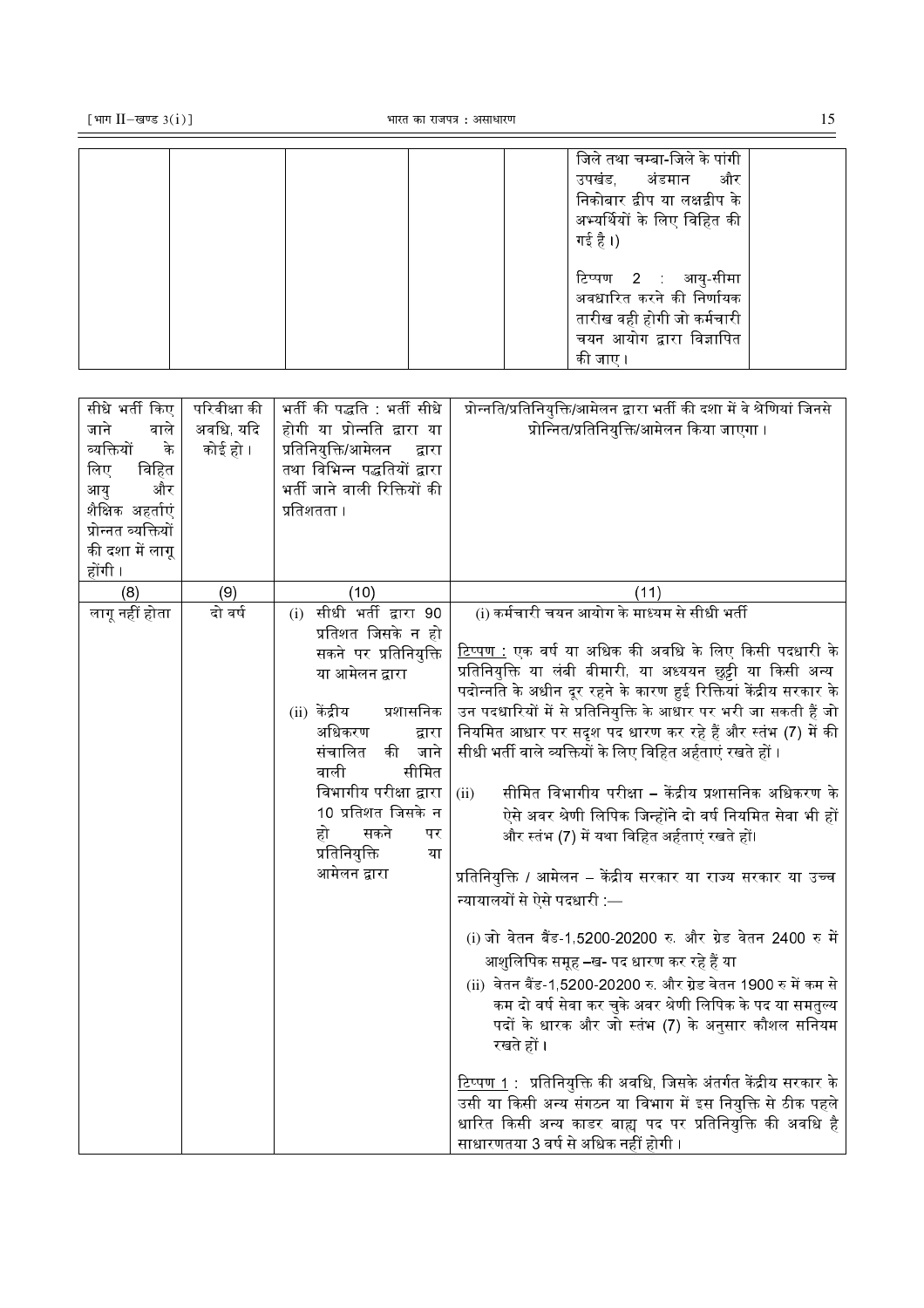|  | <u>टिप्पण 2</u> : प्रतिनियुक्ति द्वारा नियुक्ति के लिए अधिकतम आयु सीमा<br>आवेदन प्राप्त करने की अंतिम तारीख 56 वर्ष से अधिक नहीं होगी ।                                                                                                                                                                                                                                                                                                                                                                                                                                                                                                        |
|--|------------------------------------------------------------------------------------------------------------------------------------------------------------------------------------------------------------------------------------------------------------------------------------------------------------------------------------------------------------------------------------------------------------------------------------------------------------------------------------------------------------------------------------------------------------------------------------------------------------------------------------------------|
|  | <u>टिप्पण 3</u> : प्रतिनियुक्ति या आमेलन के आधार पर नियुक्ति के प्रयोजन<br>के लिए किसी अधिकारी द्वारा, 01 जनवरी, 2006 से पहले या उस<br>तारीख से जिससे छठे केंद्रीय वेतन आयोग की सिफारिशों पर आधारित<br>पुनरीक्षित वेतन संरचना का विस्तार किया गया है, नियमित आधार<br>पर की गई सेवा को, सिवाय उस दशा के, जहां एक से अधिक पूर्व<br>पुनरीक्षित वेतनमान का साधारण ग्रेड वेतन या वेतनमान सहित एक<br>श्रेणी में विलय हो गया है और वहां यह फायदा केवल उस पद पर<br>विस्तरित होगा जिसके लिए ग्रेड वेतन या वेतनमान बिना किसी<br>उन्नयन का साधारण प्रतिस्थापन ग्रेड है उक्त वेतन आयोग की<br>सिफारियों पर आधारित विस्तारित तत्स्थानी ग्रेड वेतन या वेतनमान |
|  | पर की गई सेवा समझी जाएगी ।                                                                                                                                                                                                                                                                                                                                                                                                                                                                                                                                                                                                                     |

| यदि विभागीय प्रोन्नति समिति है तो उसकी संरचना                           | भर्ती करने में किन परिस्थितियों में संघ लोक सेवा |
|-------------------------------------------------------------------------|--------------------------------------------------|
|                                                                         | आयोग से परामर्श किया जाएगा ।                     |
| ็12)                                                                    | (13)                                             |
| विभागीय प्रोन्नति समिति निम्नलिखित से मिल कर बनेगी ।                    | लागू नहीं होता ।                                 |
| 1. अध्यक्ष, केंद्रीय प्रशासनिक अधिकरण द्वारा नामविर्दिष्ट किए जाने वाला |                                                  |
| केंद्रीय प्रशासनिक अधिकरण का सदस्य       — अध्यक्ष                      |                                                  |
| 2. अध्यक्ष, केंद्रीय प्रशासनिक अधिकरण द्वारा नियुक्त किए जाने वाला      |                                                  |
| संयुक्त रजिस्ट्रार, केंद्रीय प्रशासनिक अधिकरण — सदस्य                   |                                                  |
| 3. अध्यक्ष, केंद्रीय प्रशासनिक अधिकरण द्वारा नियुक्त किए जाने वाला उप   |                                                  |
| रजिस्ट्र केंद्रीय प्रशासनिक अधिकरण        — सदस्य                       |                                                  |
|                                                                         |                                                  |

[फा. सं. ए 12011/1/2011-ए.टी] ममता कंद्रा, संयक्त सचिव

-णी :- 83" 8 !18/.का.िन. 455 (अ) तारीख 20 #-&", 1989 <-% 
MT@त सा.का.नि. 367(अ) तारीख 18 मार्च, 1992, सा.का.नि. 775 (आ) तारीख 25 अक्टूबर और सा.का.नि. 784(अ) तारीख 31 दिसम्बर, 1998 द्वारा संशोधित किए गए ।

# **NOTIFICATION**

# New Delhi, the 24th February, 2014

**G.S.R. 111 (E).-** In exercise of the powers conferred by sub-sections (1) and (2) of Section 13 of the Administrative Tribunals Act, 1985 (13 of 1985), the Central Government hereby makes the following rules further to amend the Central Administrative Tribunal Stenographers Service (Group 'B' and 'C' Posts) Recruitment Rules, 1989, namely: -

1. Short title and commencement.- (1) These rules may be called the Central Administrative Tribunal, Stenographers Service (Group 'B' and 'C' Posts) Recruitment (Amendment) Rules, 2013.

(2) They shall come into force on the date of their publication in the Official Gazette.

2. In the Central Administrative Tribunal Stenographers Service (Group 'B' and 'C' Posts) Recruitment Rules, 1989 (hereinafter referred to as the principal rules), in rule 4, for the words, brackets and figures "Columns (5) to (14)", the words, brackets and figures "Column (5) to (13)" shall be substituted.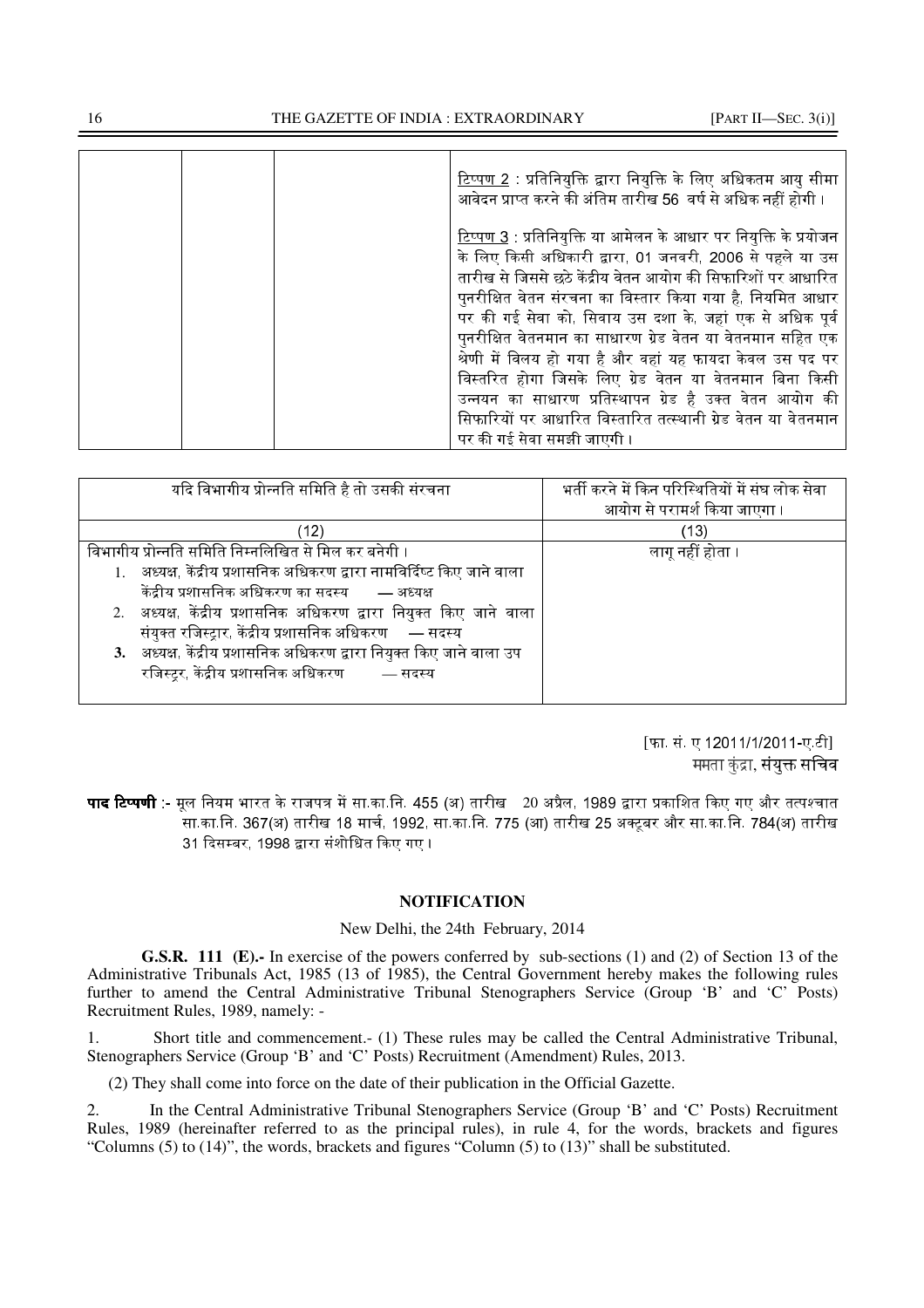$\equiv$ 

3. In the principal rules, for the Schedule, the following Schedule shall be substituted, namely: -

#### **SCHEDULE Name of post Number of post Classification Pay Band Plus Grade Pay Whether Selection post or Non-Selection post Age limit for direct recruits Educational and other qualifications required for direct recruits**  (1)  $(2)$   $(3)$   $(4)$   $(5)$   $(6)$   $(7)$ Private **Secretary**  $65*(2013)$ \*Subject to variation depending on workload **General** Central Service Group 'B' Gazetted, Ministerial Pay band-2, Rs.9300- 34800/- plus grade pay of Rs.4800/- and on completion of four year regular service in the grade pay<br>of Rs.4800/- $Rs.4800/$ granted nonfunctional grade in PB-3 of Rs.15600- 39100/- plus grade pay of Rs.5400/-. Selection Not applicable Not applicable

| Whether<br>age<br>and educational<br>qualifications<br>for<br>prescribed<br>direct<br>recruits<br>will apply in the<br>оf<br>case<br>promotees | Period of<br>probation<br>, if any | <b>Method</b><br>of<br>recruitment:<br>Whether by direct<br>recruitment or<br>by<br>promotion<br>by<br>or<br>deputation<br>or<br>absorption<br>and<br>percentage<br>of<br>vacancies to be filled<br>by various methods | In case of recruitment promotion or deputation or<br>absorption grades from which promotion or<br>deputation or absorption to be made                                                                                                                                                                                                                                                                                                                                                                                                                                                                 |
|------------------------------------------------------------------------------------------------------------------------------------------------|------------------------------------|------------------------------------------------------------------------------------------------------------------------------------------------------------------------------------------------------------------------|-------------------------------------------------------------------------------------------------------------------------------------------------------------------------------------------------------------------------------------------------------------------------------------------------------------------------------------------------------------------------------------------------------------------------------------------------------------------------------------------------------------------------------------------------------------------------------------------------------|
| (8)                                                                                                                                            | (9)                                | (10)                                                                                                                                                                                                                   | (11)                                                                                                                                                                                                                                                                                                                                                                                                                                                                                                                                                                                                  |
| Not applicable                                                                                                                                 | <b>Not</b><br>applicable           | <b>Promotion:</b><br>50% by Promotion<br>failing<br>which<br>by<br>deputation<br><b>Deputation</b><br><b>or</b><br>Absorption: 50% by<br>deputation<br><sub>or</sub><br>absorption                                     | <b>Promotion: -</b><br>50% of the vacancies for promotion shall be<br>(i)<br>filled by promotion on the basis of the selection by<br>seniority from amongst Stenographers Grade 'C' or<br>Court Masters in the Central Administrative Tribunal<br>who have rendered six years of regular service in the<br>pay Band-2 Rs. 9300—34800 with Grade Pay of<br>Rs. 4600.<br>Note 1: - Where juniors who have completed their<br>qualifying or eligibility service are being considered<br>for promotion, their seniors shall also be considered<br>provided they are not short of the requisite qualifying |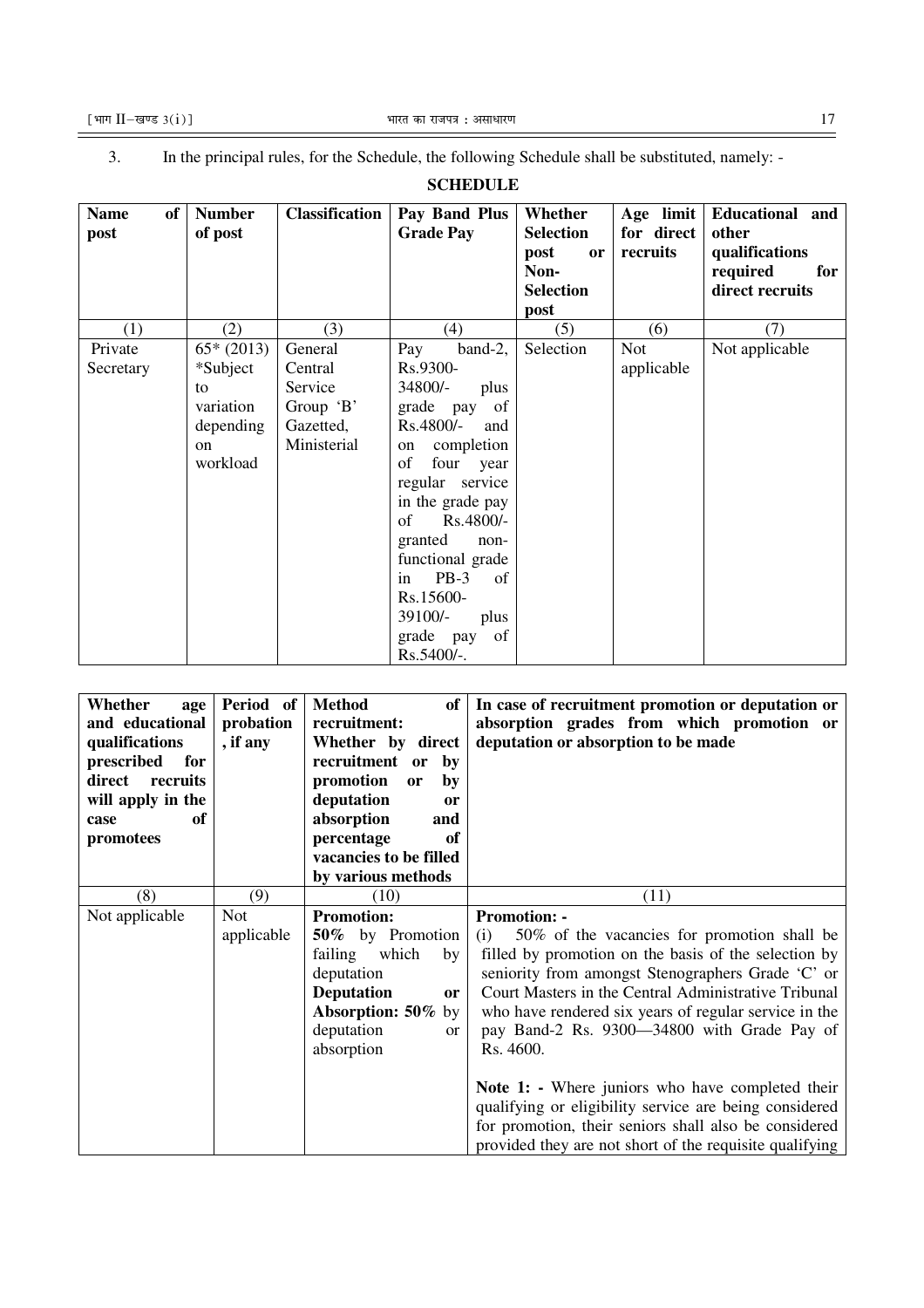| or eligibility service by more than half of such                                                                           |
|----------------------------------------------------------------------------------------------------------------------------|
| qualifying or eligibility service or two years,                                                                            |
| whichever is less and have successfully completed                                                                          |
| their probation period for promotion to the next                                                                           |
| higher grade along with their juniors who have                                                                             |
| already completed such qualifying or eligibility                                                                           |
| service.                                                                                                                   |
| Note 2:- For the purpose of computing minimum                                                                              |
| qualifying service for promotion, the service rendered                                                                     |
|                                                                                                                            |
| on a regular basis by an officer prior to $1st$ January,                                                                   |
| 2006 or the date from which the revised pay structure                                                                      |
| on the 6 <sup>th</sup> Central Pay Commission<br>based                                                                     |
| recommendations has been extended, shall be deemed                                                                         |
| to be service rendered in the corresponding grade pay/                                                                     |
| or pay scale extended based on the recommendations                                                                         |
| of that Pay Commission.                                                                                                    |
| (ii) $50\%$ vacancies for promotion shall be filled in from                                                                |
| amongst Stenographers Grade 'C' or Court Masters in the                                                                    |
| Central Administrative Tribunal who have rendered not                                                                      |
| less than five years regular service in the Pay Band-2                                                                     |
| Rs.9300-34800/- with Grade Pay of Rs.4600/- in the order                                                                   |
| of merit on the basis of Limited Departmental Competitive                                                                  |
| Examination to be conducted by the Central Administrative                                                                  |
| Tribunal.                                                                                                                  |
| <b>Deputation or Absorption : -</b><br>50% by deputation or absorption of officers holding the                             |
| post of Stenographer under the Central Government or                                                                       |
| State Government or High Courts;                                                                                           |
| (i) holding analogous posts on regular basis;                                                                              |
| (ii) Six years of regular service in the Pay Band $-2$                                                                     |
| Rs.9300-34800/- with Grade Pay of Rs.4600/-.                                                                               |
| Note 1: - The period of deputation including the period of                                                                 |
| deputation in another ex-cadre post held immediately                                                                       |
| preceding this appointment in same or some other                                                                           |
| organisation or Department of the Central Government                                                                       |
| shall ordinarily not exceed three years.                                                                                   |
| Note 2:- The maximum age limit for appointment by                                                                          |
| deputation shall not exceeding 56 years as on the closing                                                                  |
| date of receipt of application.                                                                                            |
| Note 3:- For purposes of appointment on deputation or                                                                      |
| absorption basis, the service rendered on a regular basis by                                                               |
| an officer prior to $1st$ January, 2006 or the date from which<br>the revised pay structure based on the $6th$ Central Pay |
| Commission recommendations has been extended, shall be                                                                     |
| deemed to be service rendered in the corresponding grade                                                                   |
| pay or pay scale extended based on the recommendations                                                                     |
| of the Commission except where there has been merger of                                                                    |
| more than one pre-revised scale of pay into one grade with                                                                 |
| a common grade pay or pay scale, and where this benefit                                                                    |
| will extend only for the posts for which that grade pay or                                                                 |
| pay scale is the normal replacement grade without<br>any                                                                   |
| up-gradation.                                                                                                              |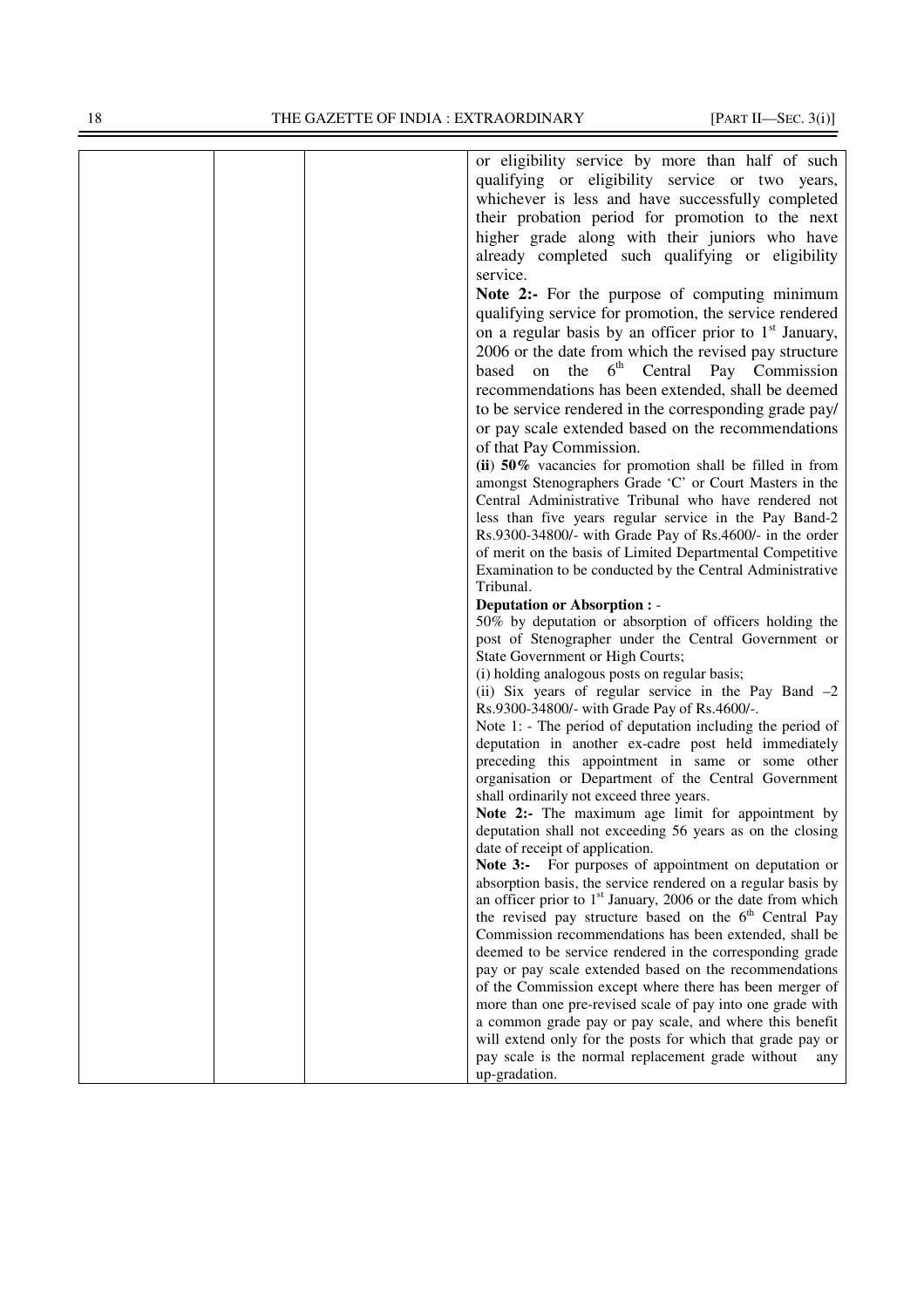| If a Departmental Promotion Committee exists, what is its Circumstances in which Union<br>composition | <b>Public Service Commission is to</b> |
|-------------------------------------------------------------------------------------------------------|----------------------------------------|
|                                                                                                       | in<br>consulted<br>making<br>be        |
|                                                                                                       | recruitment                            |
| (12)                                                                                                  | (13)                                   |
| <b>Departmental promotion Committee consisting of: -</b>                                              | Not applicable                         |
| <b>1.</b> Member of Central Administrative Tribunal to be nominated by the Chairman-                  |                                        |
| Central Administrative Tribunal- Chairman                                                             |                                        |
| Member of Central Administrative Tribunal to be nominated by the                                      |                                        |
| Chairman, Central Administrative Tribunal-Member                                                      |                                        |
| 3. Principal Registrar, Principal Bench or a Registrar or Joint Registrar, Central                    |                                        |
| Administrative Tribunal, nominated by the Chairman Central Administrative                             |                                        |
| Tribunal - <b>Member</b>                                                                              |                                        |

| <b>Name</b><br>of <sub>1</sub><br>post | Number of<br>post | Classifica-<br>tion | Pay<br><b>Band</b><br><b>Plus</b><br>Grade<br>Pay | Whether<br><b>Selection</b><br>post<br><sub>or</sub><br>Non-<br><b>Selection</b><br>post | Age limit for direct<br>recruits                 | Educational<br>and<br>other<br>qualifications<br>required<br>for<br>direct recruits |
|----------------------------------------|-------------------|---------------------|---------------------------------------------------|------------------------------------------------------------------------------------------|--------------------------------------------------|-------------------------------------------------------------------------------------|
| (1)                                    | (2)               | (3)                 | (4)                                               | (5)                                                                                      | (6)                                              | (7)                                                                                 |
| Court                                  | 69* (2013)        | General             | Pay                                               | Selection                                                                                | 18<br>27<br>to<br>years                          | <b>Essential: -</b>                                                                 |
| Master                                 | *Subject to       | Central             | Band-2                                            |                                                                                          | (Relaxable<br>for                                | 1. $12th$ Class Pass                                                                |
| (Steno-                                | variation         | Service             | Rs.9300-                                          |                                                                                          | Servants<br>Government                           | or equivalent from                                                                  |
| grapher                                | depending         | Group 'B'           | 34800/-                                           |                                                                                          | and employees of the                             | a recognized Board                                                                  |
| Grade 'C')                             | on                | Non-                | Plus                                              |                                                                                          | Central Administrative                           | or University.                                                                      |
|                                        | workload          | Gazetted,           | Grade                                             |                                                                                          | Tribunal up to five                              | Dictation: - 10mts                                                                  |
|                                        |                   | Ministerial         | Pay of                                            |                                                                                          | years and relaxation for                         | @ 100 words per                                                                     |
|                                        |                   |                     | Rs.4600/-                                         |                                                                                          | reserved<br>category                             | minute<br>in                                                                        |
|                                        |                   |                     |                                                   |                                                                                          | candidates<br>in                                 | Shorthand                                                                           |
|                                        |                   |                     |                                                   |                                                                                          | accordance<br>with<br>the                        | (English)<br>and                                                                    |
|                                        |                   |                     |                                                   |                                                                                          | orders issued by the                             | transcription<br>40                                                                 |
|                                        |                   |                     |                                                   |                                                                                          | Central<br>Government                            | words per minute                                                                    |
|                                        |                   |                     |                                                   |                                                                                          | from time to time.                               | in<br>typewriting                                                                   |
|                                        |                   |                     |                                                   |                                                                                          | Note 1 :- The crucial                            | (English) and 55                                                                    |
|                                        |                   |                     |                                                   |                                                                                          | date for determining the                         | mts (Hindi).                                                                        |
|                                        |                   |                     |                                                   |                                                                                          | age limit shall in each                          | Note:-                                                                              |
|                                        |                   |                     |                                                   |                                                                                          | case be the closing date                         | Qualifications<br>are                                                               |
|                                        |                   |                     |                                                   |                                                                                          | for<br>receipt<br>of                             | relaxable<br>at<br>the                                                              |
|                                        |                   |                     |                                                   |                                                                                          | applications<br>from                             | discretion of<br>the<br>Staff<br>Selection                                          |
|                                        |                   |                     |                                                   |                                                                                          | candidates in India (and<br>not the closing date | Commission in the                                                                   |
|                                        |                   |                     |                                                   |                                                                                          | prescribed for those in                          | case of candidates                                                                  |
|                                        |                   |                     |                                                   |                                                                                          | Assam,<br>Meghalaya,                             | who are otherwise                                                                   |
|                                        |                   |                     |                                                   |                                                                                          | Arunachal<br>Pradesh,                            | well qualified.                                                                     |
|                                        |                   |                     |                                                   |                                                                                          | Mizoram,<br>Manipur,                             |                                                                                     |
|                                        |                   |                     |                                                   |                                                                                          | Nagaland,<br>Tripura,                            |                                                                                     |
|                                        |                   |                     |                                                   |                                                                                          | Ladakh<br>Sikkim,                                |                                                                                     |
|                                        |                   |                     |                                                   |                                                                                          | Division of Jammu and                            |                                                                                     |
|                                        |                   |                     |                                                   |                                                                                          | Kashmir State, Lahaul                            |                                                                                     |
|                                        |                   |                     |                                                   |                                                                                          | and Spiti district and                           |                                                                                     |
|                                        |                   |                     |                                                   |                                                                                          | Pangi Sub Division of                            |                                                                                     |
|                                        |                   |                     |                                                   |                                                                                          | Chamba<br>of<br>district                         |                                                                                     |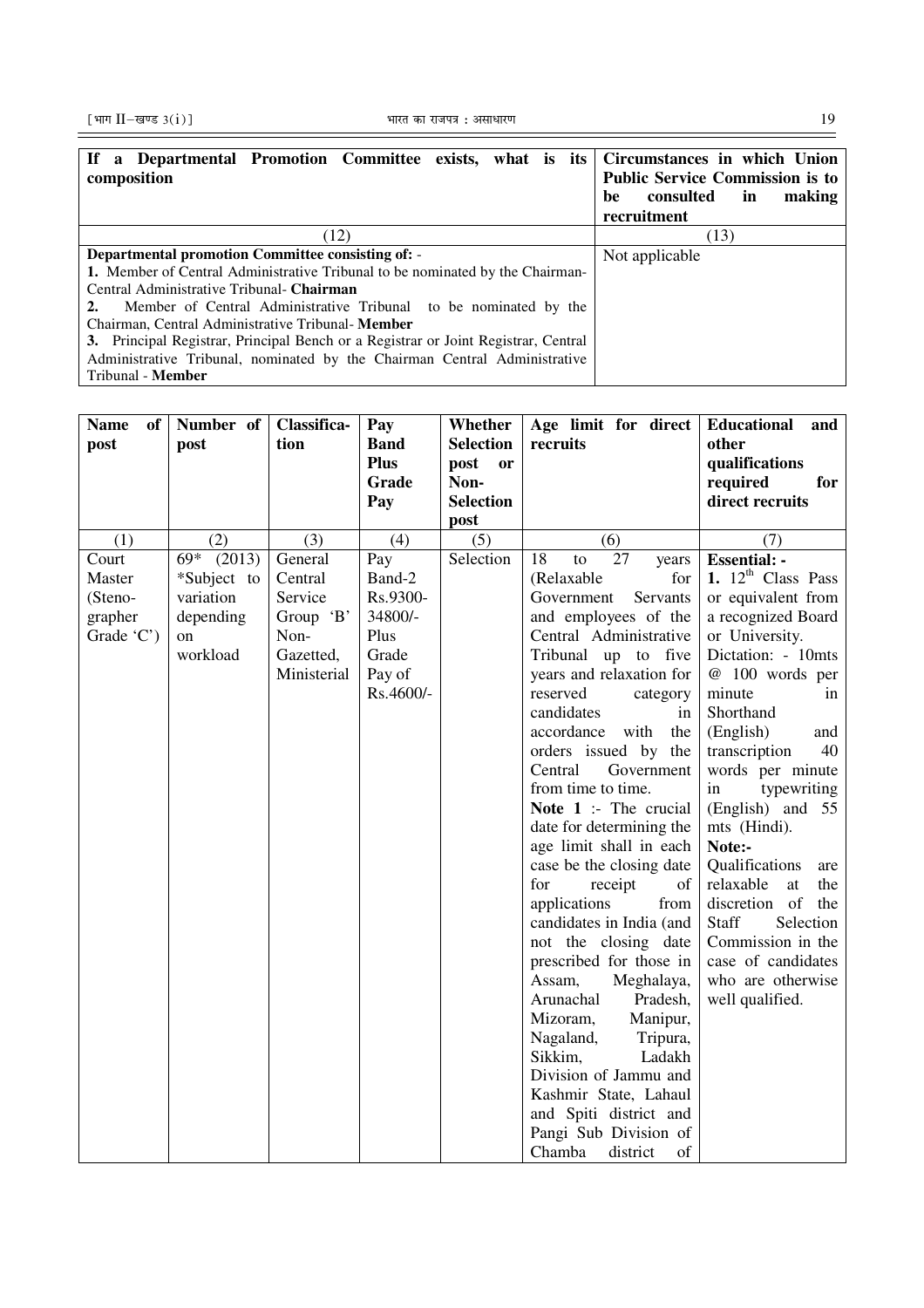|  |  | Himachal       | Pradesh,                 |  |
|--|--|----------------|--------------------------|--|
|  |  |                | Andaman and Nicobar      |  |
|  |  | <b>Islands</b> | and                      |  |
|  |  | Lakshadweep)   |                          |  |
|  |  |                | Note 2:- The Crucial     |  |
|  |  |                | date for determining the |  |
|  |  |                | age limit shall be the   |  |
|  |  |                | date as advertised by    |  |
|  |  |                | the Staff Selection      |  |
|  |  | Commission     |                          |  |

| Whether age and                           | Period<br>of       | <b>Method</b><br>of                  | In case of recruitment promotion /                                                          |
|-------------------------------------------|--------------------|--------------------------------------|---------------------------------------------------------------------------------------------|
| educational                               | if<br>probation,   | recruitment:                         | deputation / absorption grades from which                                                   |
| qualifications                            | any                | Whether by direct                    | promotion / deputation / absorption to be<br>made                                           |
| prescribed<br>for<br>direct recruits will |                    | recruitment or by<br>promotion or by |                                                                                             |
| apply in the case of                      |                    | deputation                           |                                                                                             |
| promotees                                 |                    | absorption<br>and                    |                                                                                             |
|                                           |                    | of<br>percentage                     |                                                                                             |
|                                           |                    | vacancies to<br>be                   |                                                                                             |
|                                           |                    | filled by various                    |                                                                                             |
|                                           |                    | methods                              |                                                                                             |
| (8)                                       | (9)                | (10)                                 | (11)                                                                                        |
| N <sub>o</sub>                            | Two years for      | 50% by promotion                     | <b>Promotion: -</b>                                                                         |
|                                           | direct<br>recruits | failing which<br>by                  | $(i)$ 50% of the vacancies for promotion shall                                              |
|                                           | and Promotees      | deputation                           | be filled in by promotion from amongst                                                      |
|                                           |                    | $50\%$<br>by<br>direct               | Stenographers Grade 'D' in the Central                                                      |
|                                           |                    | recruitment by Staff<br>Selection    | Administrative Tribunal who have rendered                                                   |
|                                           |                    | Commission                           | not less than eight years regular service in the<br>Pay Band-1 Rs.5200-20200 with Grade Pay |
|                                           |                    |                                      | of Rs.2400/-.                                                                               |
|                                           |                    |                                      | Note 1: Where juniors who have completed                                                    |
|                                           |                    |                                      | their qualifying or eligibility service are being                                           |
|                                           |                    |                                      | considered for promotion, their seniors shall                                               |
|                                           |                    |                                      | also be considered provided they are not short                                              |
|                                           |                    |                                      | of the requisite qualifying or eligibility                                                  |
|                                           |                    |                                      | service by more than half of such qualifying                                                |
|                                           |                    |                                      | or eligibility service or two years, whichever                                              |
|                                           |                    |                                      | is less and have successfully completed their                                               |
|                                           |                    |                                      | probation period for promotion to the next                                                  |
|                                           |                    |                                      | higher grade along with their juniors who                                                   |
|                                           |                    |                                      | have already completed such qualifying or                                                   |
|                                           |                    |                                      | eligibility service.                                                                        |
|                                           |                    |                                      | Note 2.<br>For the purpose of computing                                                     |
|                                           |                    |                                      | minimum qualifying service for promotion,                                                   |
|                                           |                    |                                      | the service rendered on a regular basis by an                                               |
|                                           |                    |                                      | officer prior to $1st$ January, 2006 or the date                                            |
|                                           |                    |                                      | from which the revised pay structure based on                                               |
|                                           |                    |                                      | 6 <sup>th</sup><br>the<br>Central<br>Commission<br>Pay                                      |
|                                           |                    |                                      | recommendations has been extended, shall be                                                 |
|                                           |                    |                                      | deemed to be service rendered in the                                                        |
|                                           |                    |                                      | corresponding grade pay or pay scale                                                        |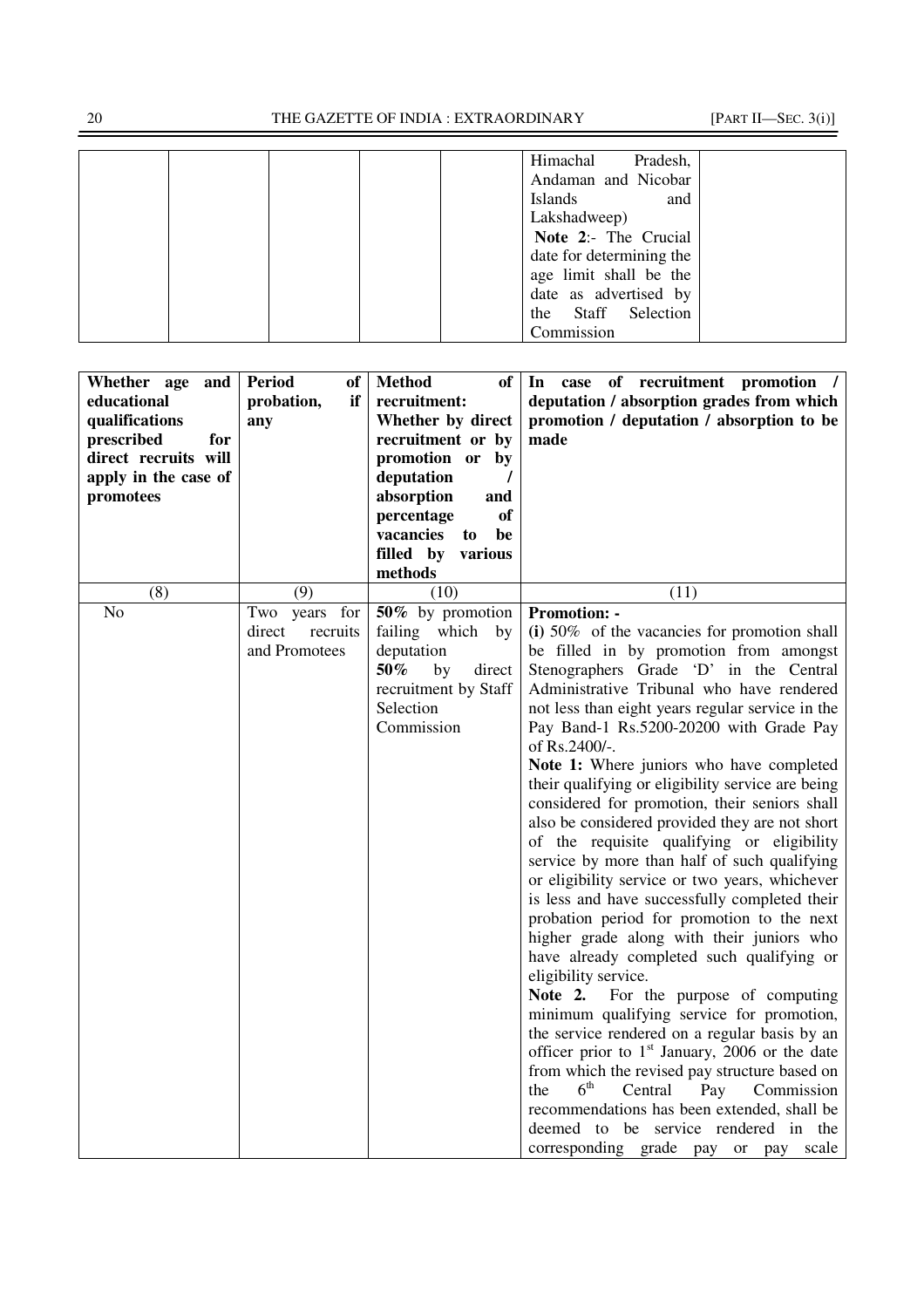|  | extended based on the recommendations of           |
|--|----------------------------------------------------|
|  | that Pay Commission.                               |
|  | (ii) 50% of the vacancies for promotion shall      |
|  | be filled in from amongst Stenographers            |
|  | Grade 'D' in the Central Administrative            |
|  | Tribunal who have rendered not less than five      |
|  | years regular service in the Pay Band-1            |
|  | Rs. 5200-20200 with Grade Pay of Rs.2400 in        |
|  | the order of merit on the basis of result of a     |
|  | Limited<br>Departmental<br>Competitive             |
|  | Examination to be conducted by the Central         |
|  | Administrative Tribunal.                           |
|  | <b>Deputation or absorption: -</b>                 |
|  | Officers holding the post of Stenographer          |
|  | under the Central Government or State              |
|  | Government or High Courts;                         |
|  | (i) holding the analogous post on regular          |
|  | basis                                              |
|  |                                                    |
|  | (ii) with eight years regular service in the       |
|  | Stenographer Grade in Pay Band-1 Rs. 5200-         |
|  | 20200 with Grade Pay of Rs. 2400/-.                |
|  | Note 1:-The Departmental officers in the           |
|  | feeder grade category who are in the direct        |
|  | line of promotion shall not be eligible for        |
|  | consideration for appointment on deputation.       |
|  | Similarly, the deputationists shall not be         |
|  | eligible for consideration for appointment by      |
|  | promotion.                                         |
|  | <b>Note 2:-</b> The period of deputation including |
|  | the period of deputation in another ex-cadre       |
|  | post held immediately preceding<br>this            |
|  | appointment in same<br>or<br>other<br>some         |
|  | organisation or Department of the Central          |
|  | Government shall ordinarily not exceed three       |
|  | years.                                             |
|  | Note 3:-The Maximum age limit for                  |
|  | appointment by deputation shall not be             |
|  | exceed 56 years as on the closing date of          |
|  | receipt.                                           |
|  | Note 4:-For purposes of appointment on             |
|  | deputation or absorption basis, the service        |
|  | rendered on a regular basis by an officer prior    |
|  | to $1st$ January, 2006 or the date from which      |
|  | the revised pay structure based on the $6th$       |
|  | Central Pay Commission recommendations             |
|  | has been extended, shall be deemed to be           |
|  | service rendered in the corresponding grade        |
|  | pay or pay scale extended based on the             |
|  | recommendations of that Pay Commission             |
|  | except where there has been merger of more         |
|  | than one pre-revised scale of pay into one         |
|  | grade with a common grade pay or pay scale,        |
|  | and where this benefit will extend only for the    |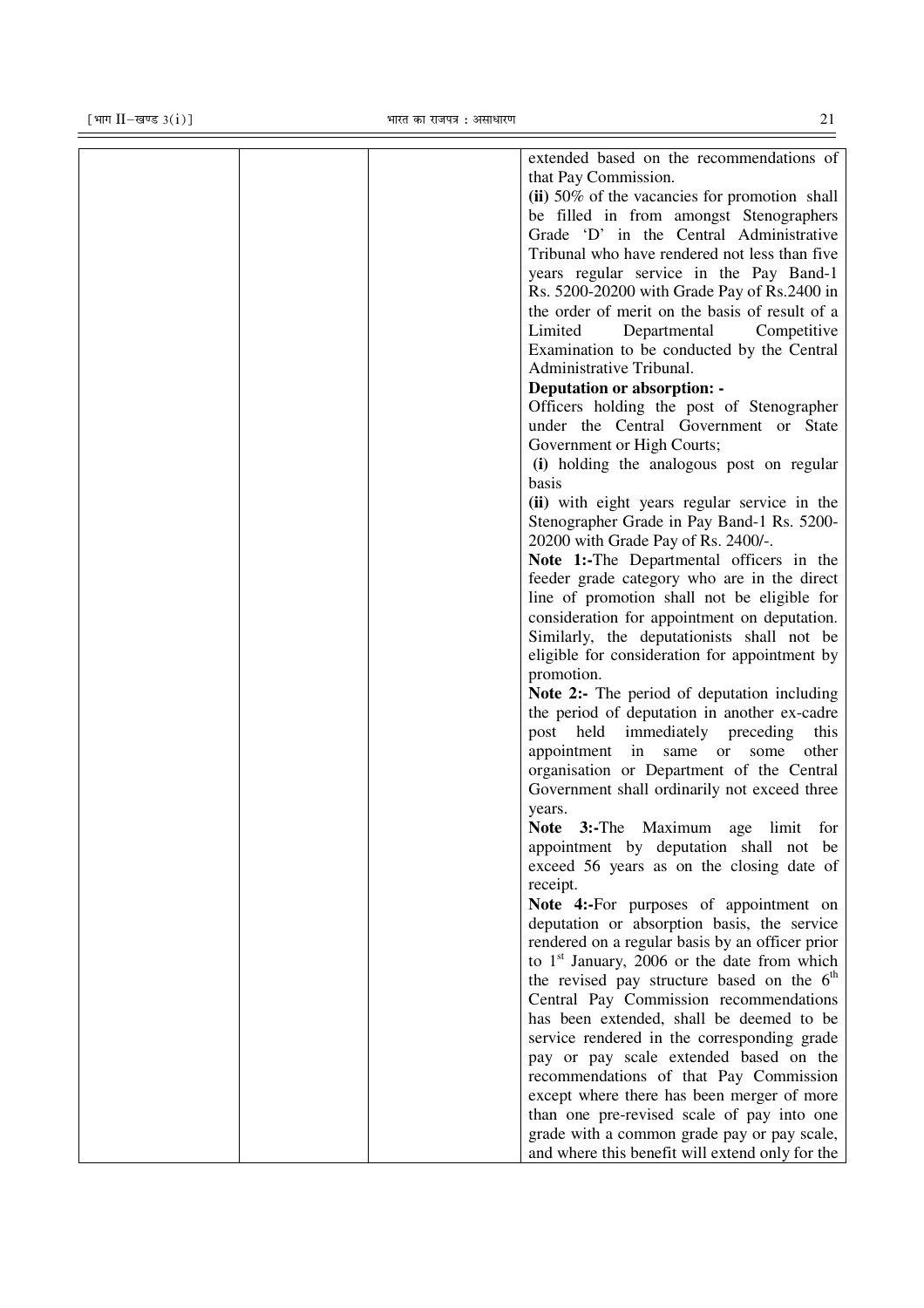| If a Departmental Promotion Committee exists, what is its       | Circumstances in which Union Public      |
|-----------------------------------------------------------------|------------------------------------------|
| composition                                                     | Service Commission is to be consulted in |
|                                                                 | making recruitment                       |
| (12)                                                            | (13)                                     |
| Departmental Promotion Committee consisting of: -               | Not applicable                           |
| 1. Member of Central Administrative Tribunal to be nominated by |                                          |
| the Chairman, Central Administrative Tribunal- Chairman         |                                          |
| 2. Member of Central Administrative Tribunal to be nominated    |                                          |
| by the Chairman, Central Administrative Tribunal-Member         |                                          |
| 3. Principal Registrar, Principal Bench or a Registrar or Joint |                                          |
| Registrar, Central Administrative Tribunal, nominated by the    |                                          |
| Chairman-Member                                                 |                                          |
|                                                                 |                                          |

| <b>Classific</b><br>ation | Pay Band<br><b>Plus</b>                       | Whether<br><b>Selection</b>                           | recruits                                              | Educational and<br>other                                                                                                                                                                                                                                                                                                                                                                                                                                                                                                                                                                 |
|---------------------------|-----------------------------------------------|-------------------------------------------------------|-------------------------------------------------------|------------------------------------------------------------------------------------------------------------------------------------------------------------------------------------------------------------------------------------------------------------------------------------------------------------------------------------------------------------------------------------------------------------------------------------------------------------------------------------------------------------------------------------------------------------------------------------------|
|                           | Pay                                           | Non-                                                  |                                                       | qualifications<br>required<br>for                                                                                                                                                                                                                                                                                                                                                                                                                                                                                                                                                        |
|                           |                                               | <b>Selection</b>                                      |                                                       | direct recruits                                                                                                                                                                                                                                                                                                                                                                                                                                                                                                                                                                          |
|                           |                                               |                                                       |                                                       | (7)                                                                                                                                                                                                                                                                                                                                                                                                                                                                                                                                                                                      |
|                           |                                               |                                                       |                                                       | <b>Essential: -</b>                                                                                                                                                                                                                                                                                                                                                                                                                                                                                                                                                                      |
|                           |                                               |                                                       |                                                       | (i) $12^{\text{th}}$ Class Pass                                                                                                                                                                                                                                                                                                                                                                                                                                                                                                                                                          |
|                           |                                               |                                                       |                                                       | or equivalent from                                                                                                                                                                                                                                                                                                                                                                                                                                                                                                                                                                       |
|                           |                                               |                                                       |                                                       | recognised<br>a                                                                                                                                                                                                                                                                                                                                                                                                                                                                                                                                                                          |
| 'C' Non-                  | Plus                                          |                                                       |                                                       | <b>Board</b><br><sub>or</sub>                                                                                                                                                                                                                                                                                                                                                                                                                                                                                                                                                            |
| Gazetted,                 | Grade Pay                                     |                                                       |                                                       | University.                                                                                                                                                                                                                                                                                                                                                                                                                                                                                                                                                                              |
| Minis-                    | Rs.2400/-                                     |                                                       | in accordance with the                                | (ii)<br>Skill<br>Test                                                                                                                                                                                                                                                                                                                                                                                                                                                                                                                                                                    |
| terial                    |                                               |                                                       | orders issued by the                                  | <b>Norms</b>                                                                                                                                                                                                                                                                                                                                                                                                                                                                                                                                                                             |
|                           |                                               |                                                       | Central<br>Government                                 | Dictation:- 10mts                                                                                                                                                                                                                                                                                                                                                                                                                                                                                                                                                                        |
|                           |                                               |                                                       | from time to time).                                   | @ 80 W. p.m.                                                                                                                                                                                                                                                                                                                                                                                                                                                                                                                                                                             |
|                           |                                               |                                                       |                                                       | Transcription:                                                                                                                                                                                                                                                                                                                                                                                                                                                                                                                                                                           |
|                           |                                               |                                                       |                                                       | 65 mts. (English)                                                                                                                                                                                                                                                                                                                                                                                                                                                                                                                                                                        |
|                           |                                               |                                                       |                                                       | 75 mts. (Hindi)                                                                                                                                                                                                                                                                                                                                                                                                                                                                                                                                                                          |
|                           |                                               |                                                       |                                                       | (on manual                                                                                                                                                                                                                                                                                                                                                                                                                                                                                                                                                                               |
|                           |                                               |                                                       |                                                       | Typewriter) or                                                                                                                                                                                                                                                                                                                                                                                                                                                                                                                                                                           |
|                           |                                               |                                                       |                                                       | 50 mts. (English)                                                                                                                                                                                                                                                                                                                                                                                                                                                                                                                                                                        |
|                           |                                               |                                                       |                                                       | and<br>65<br>mts.                                                                                                                                                                                                                                                                                                                                                                                                                                                                                                                                                                        |
|                           |                                               |                                                       |                                                       | (Hindi)                                                                                                                                                                                                                                                                                                                                                                                                                                                                                                                                                                                  |
|                           |                                               |                                                       |                                                       | (on Computer)                                                                                                                                                                                                                                                                                                                                                                                                                                                                                                                                                                            |
|                           |                                               |                                                       |                                                       |                                                                                                                                                                                                                                                                                                                                                                                                                                                                                                                                                                                          |
|                           |                                               |                                                       |                                                       |                                                                                                                                                                                                                                                                                                                                                                                                                                                                                                                                                                                          |
|                           |                                               |                                                       |                                                       |                                                                                                                                                                                                                                                                                                                                                                                                                                                                                                                                                                                          |
|                           |                                               |                                                       |                                                       |                                                                                                                                                                                                                                                                                                                                                                                                                                                                                                                                                                                          |
|                           |                                               |                                                       |                                                       |                                                                                                                                                                                                                                                                                                                                                                                                                                                                                                                                                                                          |
|                           | (3)<br>General<br>Central<br>Service<br>Group | Grade<br>(4)<br>Pay Band-<br>1<br>Rs.5200-<br>20200/- | post<br>or<br>post<br>(5)<br><b>Not</b><br>applicable | Age limit for direct<br>(6)<br>Between 18 to 27 years<br>(Relaxable<br>for<br>Government<br>Servants<br>and employees of the<br>Central Administrative<br>Tribunal up to 40 years<br>Note 1:- The crucial date<br>for determining the age<br>limit shall in each case<br>be the closing date for<br>receipt of applications<br>from candidates in India<br>(and not the closing date<br>prescribed for those in<br>Assam,<br>Meghalaya,<br>Arunachal<br>Pradesh,<br>Mizoram,<br>Manipur,<br>Nagaland,<br>Tripura,<br>Sikkim,<br>Ladakh<br>Division of Jammu and<br>Kashmir State, Lahaul |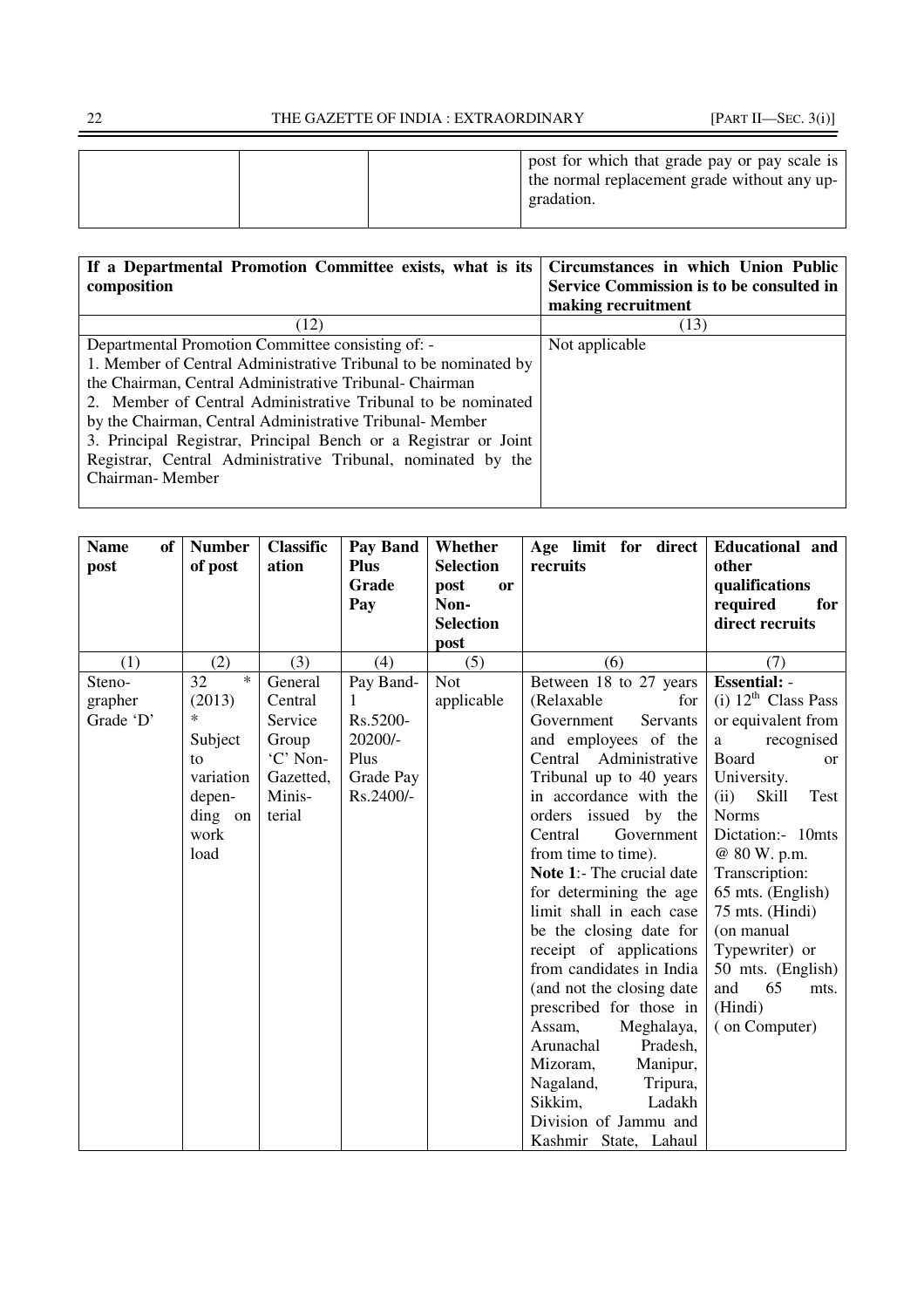| and Spiti district and    |  |
|---------------------------|--|
| Pangi Sub Division of     |  |
| Chamba district of        |  |
| Himachal Pradesh,         |  |
| Andaman and Nicobar       |  |
| Islands<br>and            |  |
| Lakshadweep)              |  |
| Note 2:- The Crucial      |  |
| date for determining the  |  |
| age limit shall be the    |  |
| date as advertised by the |  |
| Staff<br>Selection        |  |
| Commission                |  |
|                           |  |

| Whether age<br>and<br>educational<br>qualifications<br>prescribed<br>direct<br>for | Period of<br>probation,<br>if any | <b>Method</b><br>of<br>recruitment:<br>Whether<br>by<br>direct<br>recruitment<br>by<br><b>or</b> | In case of recruitment promotion or deputation or<br>absorption, grades from which promotion or deputation or<br>absorption to be made |
|------------------------------------------------------------------------------------|-----------------------------------|--------------------------------------------------------------------------------------------------|----------------------------------------------------------------------------------------------------------------------------------------|
| recruits<br>will<br>apply in the                                                   |                                   | promotion or<br>by deputation                                                                    |                                                                                                                                        |
| <b>of</b><br>case                                                                  |                                   | or absorption                                                                                    |                                                                                                                                        |
| promotees                                                                          |                                   | and<br>percentage of                                                                             |                                                                                                                                        |
|                                                                                    |                                   | vacancies<br>to                                                                                  |                                                                                                                                        |
|                                                                                    |                                   | be filled<br>by                                                                                  |                                                                                                                                        |
|                                                                                    |                                   | various<br>methods                                                                               |                                                                                                                                        |
| (8)                                                                                | (9)                               | (10)                                                                                             | (11)                                                                                                                                   |
| Note                                                                               | Two years                         | 90% by direct                                                                                    | (i) Direct recruitment through Staff Selection Commission                                                                              |
| applicable                                                                         |                                   | recruitment                                                                                      | Note: Vacancies caused by the incumbent being away on                                                                                  |
|                                                                                    |                                   | failing which                                                                                    | deputation for long illness or study leave or under other                                                                              |
|                                                                                    |                                   | by deputation                                                                                    | circumstances for duration of one year or more, may be filled                                                                          |
|                                                                                    |                                   | or absorption                                                                                    | on deputation from the officials of the Central Government                                                                             |
|                                                                                    |                                   | $(ii) 10\%$<br>by                                                                                | holding analogous posts on regular basis and possessing the                                                                            |
|                                                                                    |                                   | Limited                                                                                          | qualifications prescribed for direct recruits at Column (7).                                                                           |
|                                                                                    |                                   | Departmental<br>Examination                                                                      | (ii) Limited Departmental Examination:<br>Lower Divisional Clerks in Central Administrative Tribunal                                   |
|                                                                                    |                                   | be<br>to                                                                                         | with at least two years regular service and possessing the                                                                             |
|                                                                                    |                                   | conducted<br>by                                                                                  | qualifications as prescribed in Column (7).                                                                                            |
|                                                                                    |                                   | Central<br>the                                                                                   | Deputation/absorption: -                                                                                                               |
|                                                                                    |                                   | Administrative                                                                                   | Officials from the Central Government or State Government or                                                                           |
|                                                                                    |                                   | Tribunal                                                                                         | High Courts;                                                                                                                           |
|                                                                                    |                                   | failing which                                                                                    | (i) holding the post of Stenographer Grade 'D' in the Pay Band                                                                         |
|                                                                                    |                                   | by deputation                                                                                    | I Rs. 5200-20200 with Grade Pay of Rs. 2400/-; or                                                                                      |
|                                                                                    |                                   | or absorption                                                                                    | (ii) holding the post of Lower Divisional Clerk or equivalent                                                                          |
|                                                                                    |                                   |                                                                                                  | posts with at least two years service in the Pay Band- I Rs.                                                                           |
|                                                                                    |                                   |                                                                                                  | 5200-20200 with Grade Pay of Rs. 1900/- and possessing skill                                                                           |
|                                                                                    |                                   |                                                                                                  | norms test as per Column (7).                                                                                                          |
|                                                                                    |                                   |                                                                                                  | Note 1:- The period of deputation including the period of                                                                              |
|                                                                                    |                                   |                                                                                                  | deputation in another ex-cadre post held immediately preceding                                                                         |